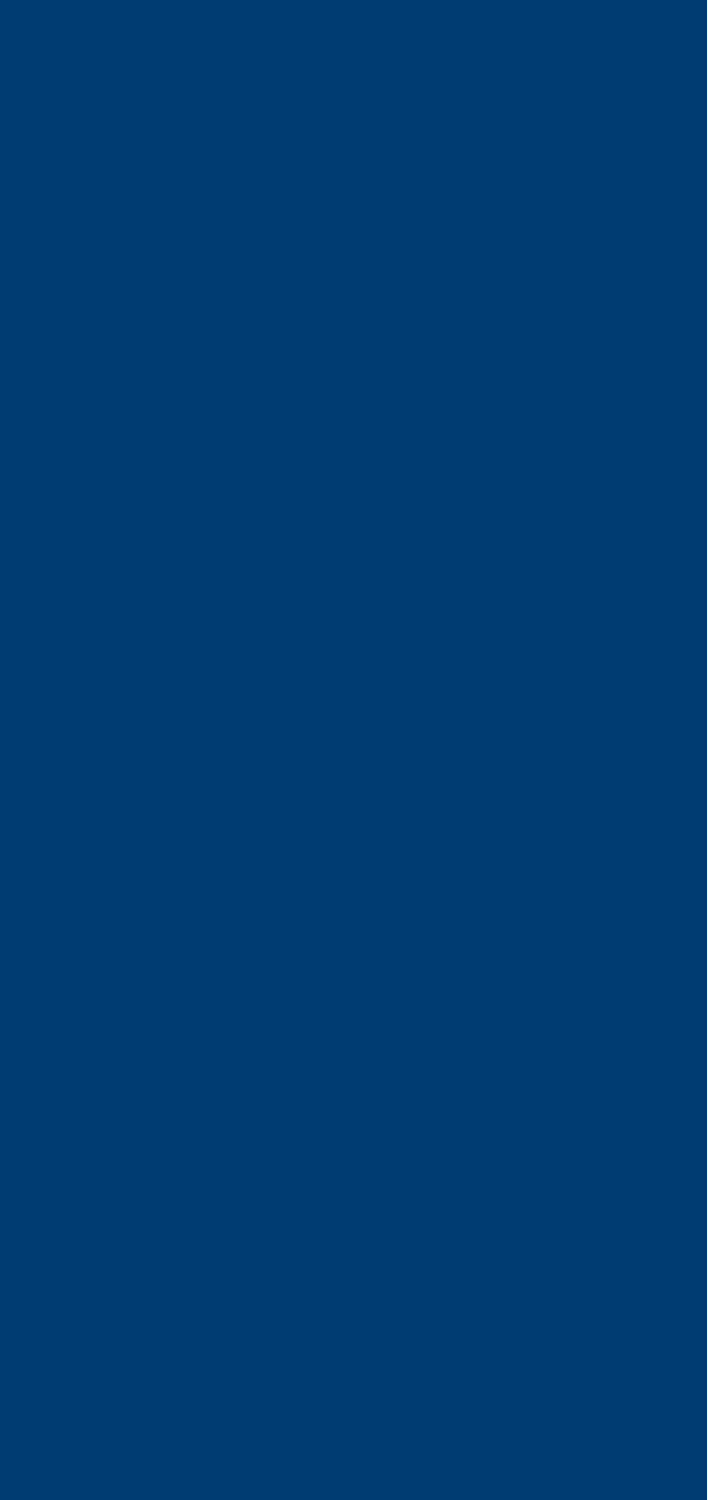# **Contents.**

| 1.              |                                                                                                 |  |
|-----------------|-------------------------------------------------------------------------------------------------|--|
| 2.              |                                                                                                 |  |
| 3.              |                                                                                                 |  |
|                 | Important information about our collection of your                                              |  |
| 4.              | Why we collect and hold your personal                                                           |  |
| 5.              | You do not have to provide us with<br>your personal information or credit-related               |  |
| 6.              | Laws that require or authorise us to<br>collect, use and/or disclose your personal              |  |
| 7.              | Collecting your personal information                                                            |  |
| 8.              | Who we disclose your personal                                                                   |  |
|                 | <b>Statement of Notifiable Matters: Our handling</b><br>of your credit-related information.  25 |  |
| 10 <sub>1</sub> | Credit reporting and credit-related                                                             |  |
|                 | Particular circumstances that may apply to you.  29                                             |  |
| 11              | If we ask for, or collect, your Tax File Number.  29                                            |  |
| 12.             | If you apply for, or obtain, an insurance                                                       |  |
| 13.             | If you give us personal information about                                                       |  |
| 14.             | If you are a representative of a customer.  32                                                  |  |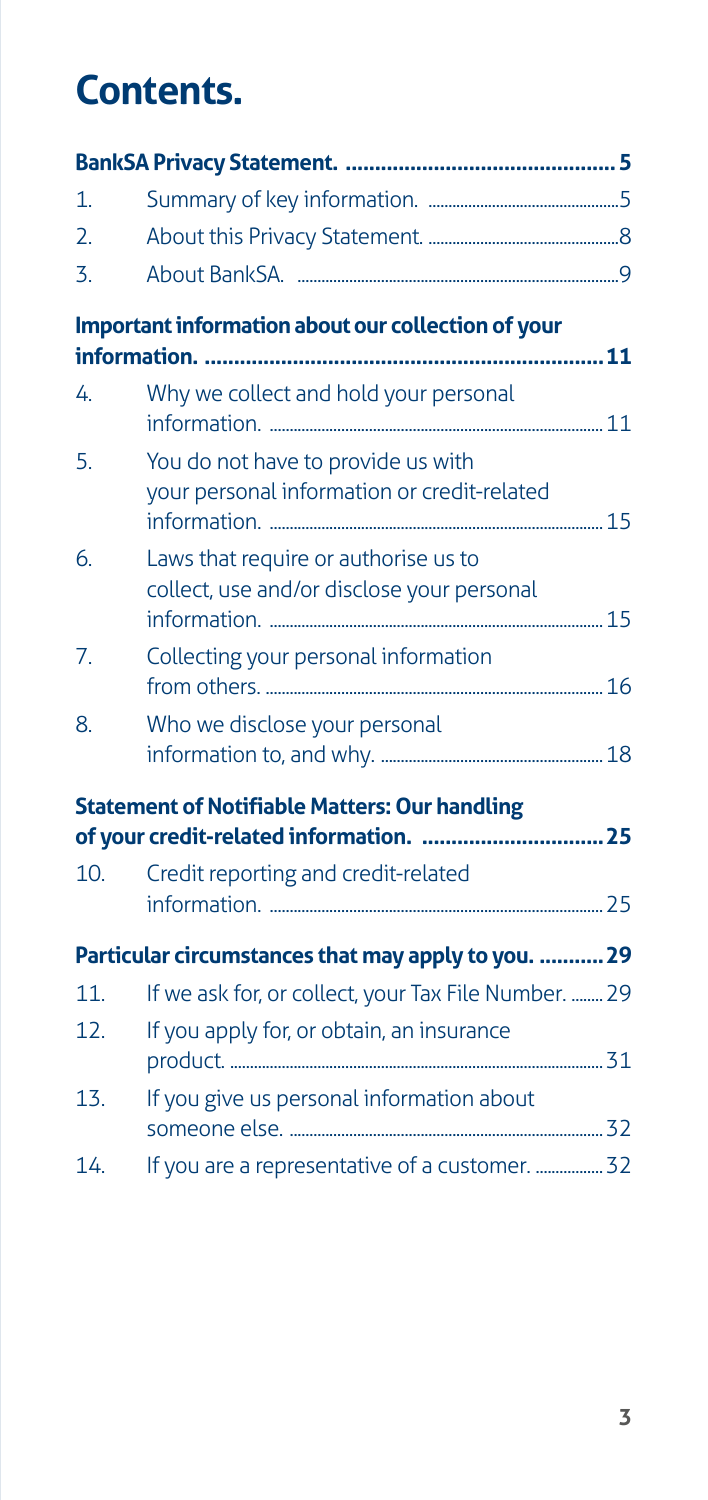|     | Further information about our handling of your                                     |  |
|-----|------------------------------------------------------------------------------------|--|
| 15. | What personal information do we collect                                            |  |
| 16. | How and when do we collect your                                                    |  |
| 17. | Additional reasons why we hold, use<br>and disclose your personal information.  38 |  |
| 18. |                                                                                    |  |
| 19. | How we protect your personal information.  40                                      |  |
| 20. | Sharing your personal information overseas.  41                                    |  |
| 21. | Accessing and correcting your personal                                             |  |
| 22. | Resolving your privacy complaints and                                              |  |
| 23. |                                                                                    |  |
| 24. |                                                                                    |  |
| 25. |                                                                                    |  |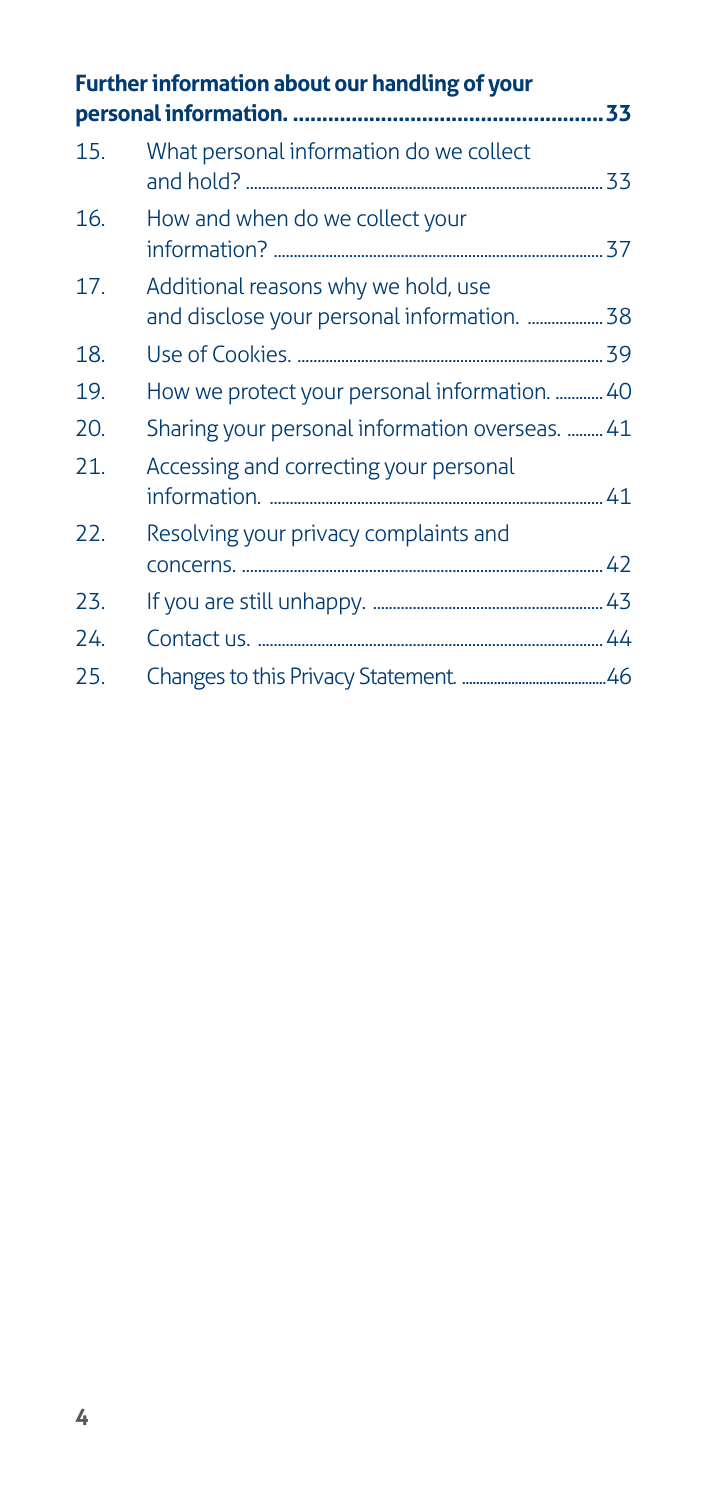# <span id="page-4-0"></span>**BankSA Privacy Statement.**

Protecting our customers' privacy is fundamental to the way we do business. We are committed to earning and maintaining your trust by carefully and respectfully managing your personal information and credit-related information.

This Privacy Statement provides important information about how we collect and handle your personal information, including the purposes for which we collect and use your information and the types of organisations we share it with (some of which are located outside of Australia). It also explains how you can access and correct the personal information we hold about you, and how you can make a complaint about our handling of your personal information.

# **1. Summary of key information.**

#### **Why are we collecting your personal information?**

Westpac Banking Corporation and its Australian related body corporates (the **Westpac Group, we, us, our**) collect your personal information to provide you with products and services and to provide you with assistance and support. Some Australian members of the Westpac Group may also collect your credit-related information for the same purposes.

We also collect or generate information based on your transactions, preferences and behaviours (including through use of our website and apps) so that we can tailor our digital content and products and services to you. For more information, [see section 4](#page-10-1).

#### **With whom do we share your personal information?**

We may share your personal information with members of the Westpac Group (including members of our group outside Australia), our authorised representatives (for example, RAMS franchisees) and other organisations that help us run our business and other entities described in [section 8](#page-17-1).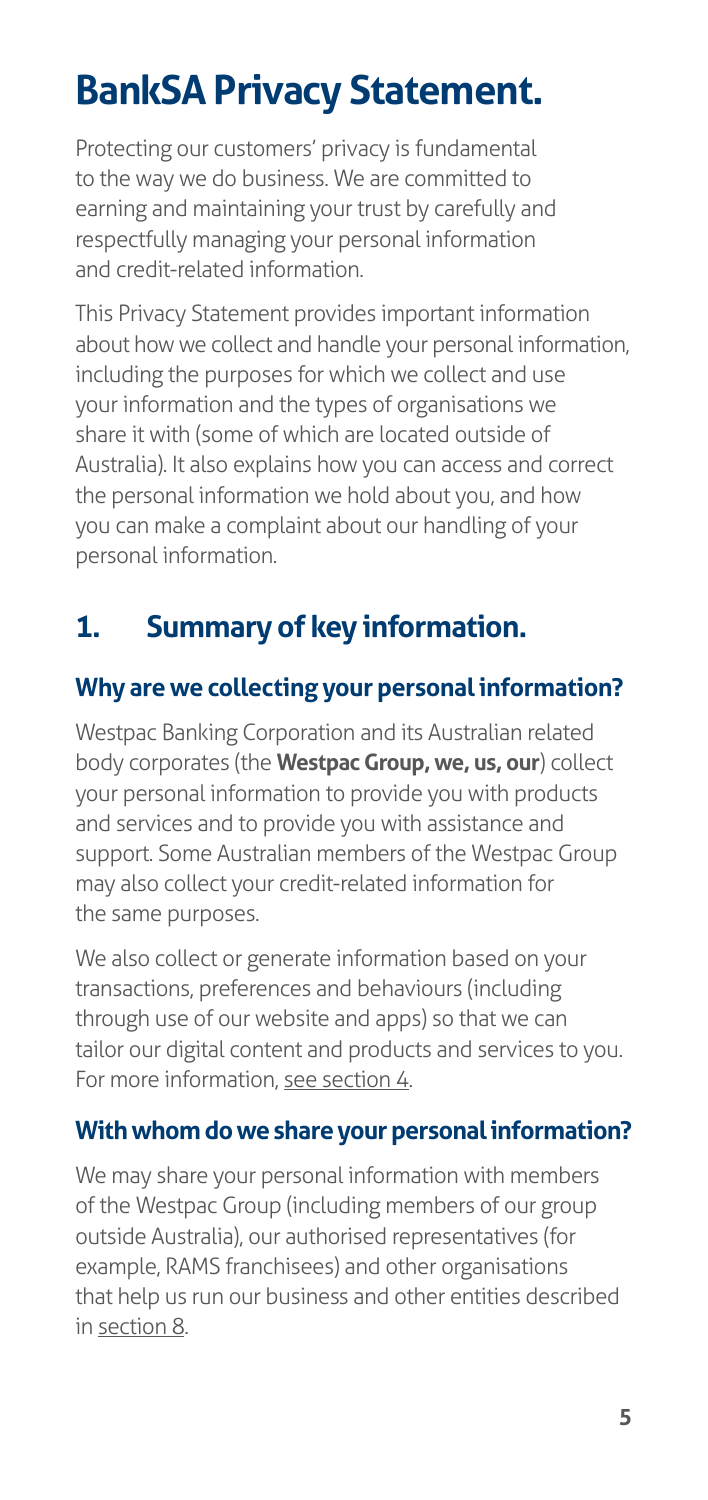#### **We use your personal information to send you offers.**

We will use your personal information to send you offers for products and services we believe may be of interest and value to you (including by email, SMS or other means) unless you have previously told us that you do not want to receive marketing offers from us. The products and services offered may be provided by us or by one of our third-party partners. If you do not want to receive direct marketing offers from us, you can manage your marketing preferences in your online banking profile, contact us using the contact details set out below or follow the opt-out instructions in the message. For more information, see [section 9](#page-23-0).

#### **If you are applying for, or providing a guarantee, for a credit product.**

If you apply for a credit product, such as a credit card or mortgage, or provide a guarantee for a credit product, we will also collect your credit-related information to assess (or have another member of the Westpac Group as the credit provider assess) your application for credit, and to manage the credit product. We (that is, the Westpac Group entity that is the credit provider for the credit product you applied for or in relation to any guarantee for such) will also share your information with credit reporting bodies. You should be aware of the following:

- Credit reporting bodies may include your personal information and credit-related information in reports that they provide to other credit providers to assist us and other providers in assessing your credit worthiness (such as when you have applied for a loan from the provider).
- If you fail to meet your payment obligations to us in relation to consumer credit, we are required to disclose this to a credit reporting body. From 1 July 2022, if you enter a financial hardship arrangement in relation to credit to which the *National Consumer Credit Protection Act 2009* (Cth) applies, we are also required to disclose this to credit reporting bodies. If you commit a serious credit infringement, such as obtaining credit by fraud, we may also disclose this to a credit reporting body.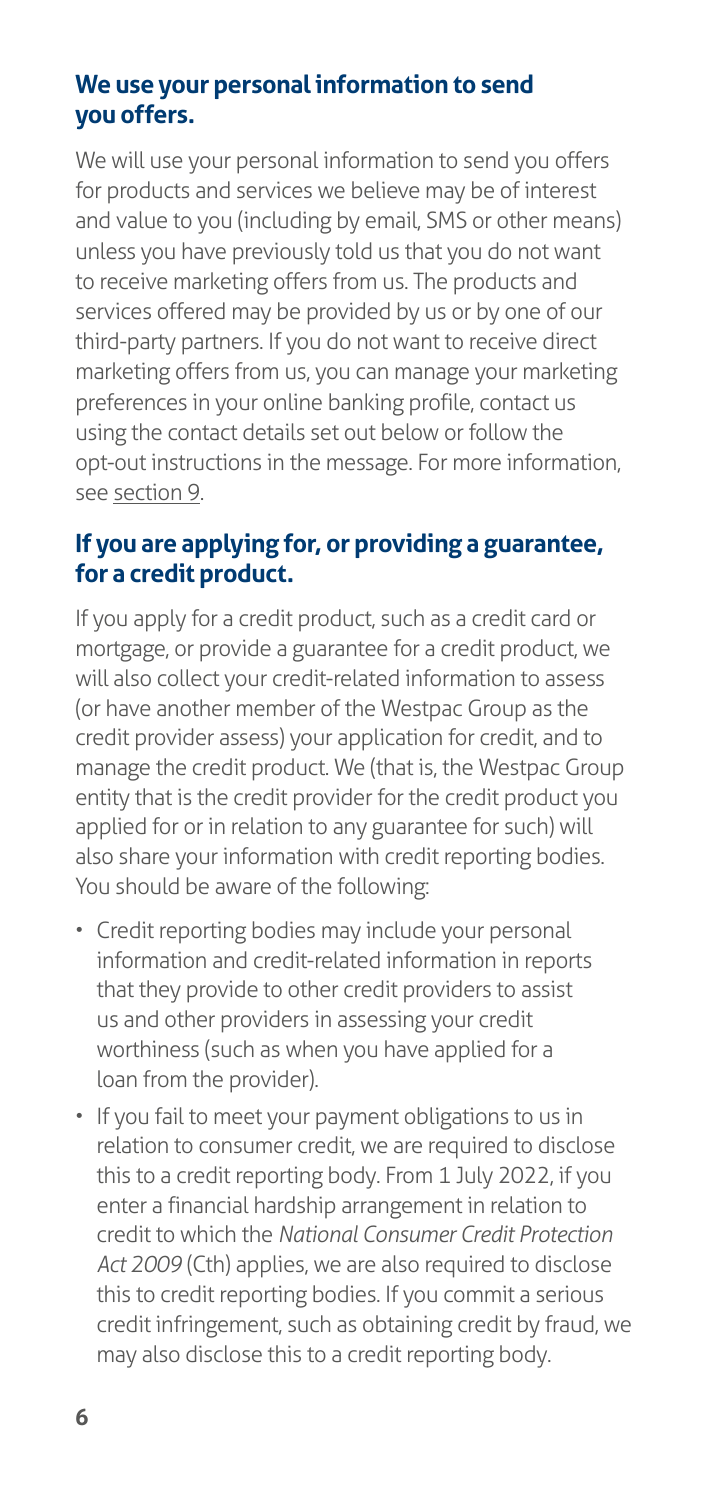- Credit reporting bodies offer a service to credit providers wishing to send direct marketing material about credit services to individuals. This is called "credit pre-screening". You have a right to request credit reporting bodies not to use your credit reporting information to pre-screen you for direct marketing purposes.
- You can request the credit reporting body not to use or disclose credit reporting information about you if you reasonably believe that you have been, or are likely to be, a victim of fraud.
- For contact details and information about how those credit reporting bodies manage credit-related information, please see their privacy policies and contact details available on their websites linked below.
- The credit reporting bodies we use are:
	- − Equifax [equifax.com.au](http://equifax.com.au)
	- − Illion [illion.com.au](http://illion.com.au)
	- − Experian [experian.com.au](http://experian.com.au)

For Capital Finance Australia Limited, we only use Equifax.

#### **Further information.**

For more information on how you can access and correct the personal information we hold about you (including credit-related information), make a complaint, or the circumstances in which we share information to entities outside of Australia, please see the relevant sections below.

#### **You do not have to provide us with your personal information or credit-related information.**

If you choose not to, we may not be able to process your application for a product or service, assist with your enquiries, provide all of the features available for a product or service, or respond to any complaint to us.

#### **If you are providing us with personal information about someone else.**

You must first make them aware that you'll be doing this, the contents of this Privacy Statement, and that we will collect and handle their personal information in accordance with this Statement and any other relevant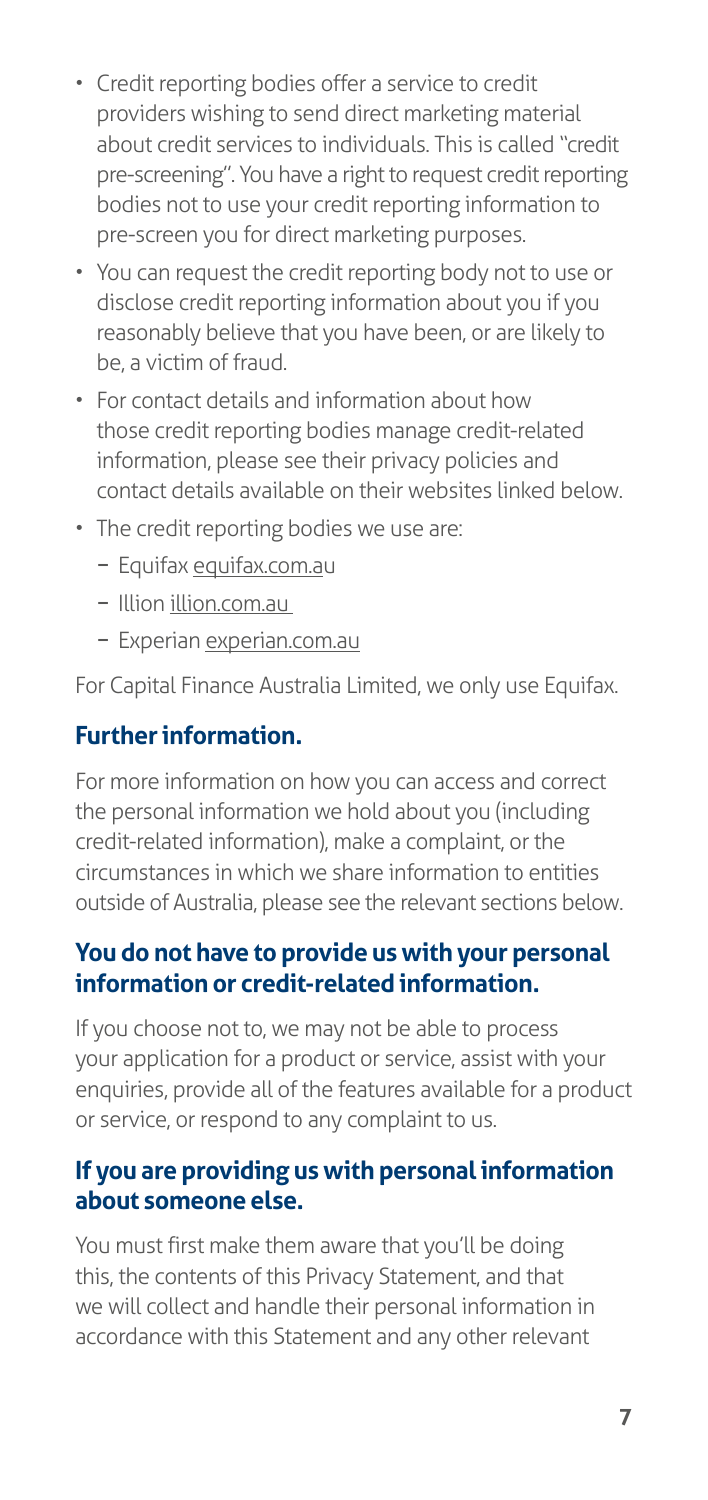<span id="page-7-0"></span>Privacy Notices. If you are providing us with another person's sensitive information, you must first obtain their consent to sharing it with us and their consent to us collecting and handling their sensitive information in accordance with this Privacy Statement and any other relevant Privacy Notices.

# **2. About this Privacy Statement.**

This Privacy Statement includes our:

- **Privacy Collection Notice**, which includes information about our collection and handling of your personal information for our products and services;
- **Statement of Notifiable Matters**, which provides information about the entities to whom we (that is, the Westpac Group entity acting as the credit provider for the credit product you applied for or in relation to any guarantee for such) may disclose your credit-related information, as well as information on certain rights you have in relation to your credit-related information;
- **Privacy Policy**, explaining how our Australian businesses handle and manage personal information; and
- **Credit Reporting Policy**, which explains how we (that is, the Westpac Group entity acting as the credit provider for the credit product you applied for or any guarantee related to such) manage your credit-related information. Our handling of credit-related information is regulated by the Privacy Act and the Privacy (Credit Reporting) Code.

Depending on your circumstances, including the product or service you apply for, or obtain, from us, some or all of this Privacy Statement may be relevant to you. On occasion, we will need to provide you with additional information specific to a collection of personal information, in which case we will provide you with a supplementary privacy notice. Please read this Statement, and any supplementary privacy notice provided to you, and contact us if you have any questions.

You can download a copy of our full Privacy Statement, view the full Privacy Statement online at [banksa.com.au/privacy/privacy-statement](http://banksa.com.au/privacy/privacy-statement) or contact us for a free printed copy using the contact details set out below.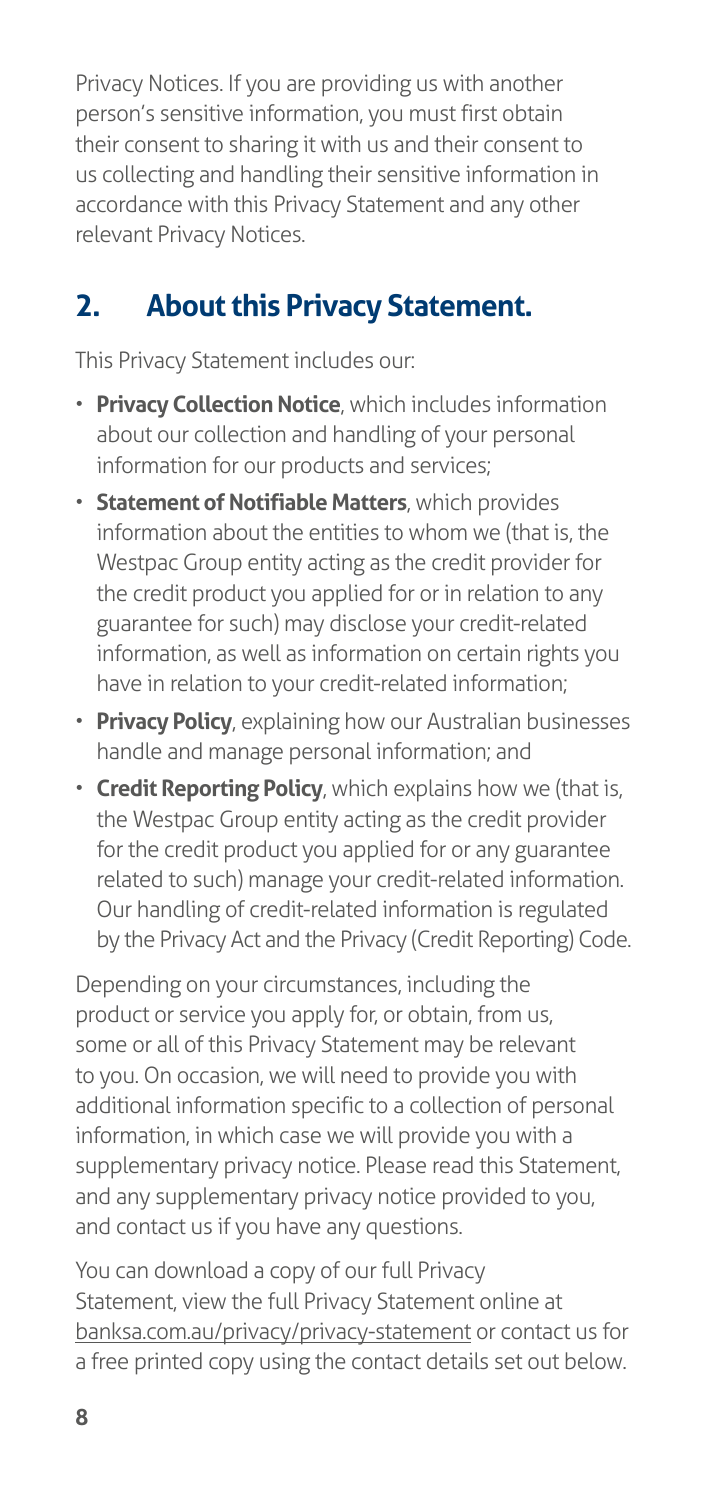#### <span id="page-8-0"></span>**Important information about your specific circumstances.**

Whilst this Privacy Statement applies generally to you as a customer of the Westpac Group, there are certain sections of this Statement which may only apply in particular circumstances. Please read the following sections if they apply to you:

- [Section 10](#page-24-1) 'Credit reporting and credit-related information' if you are **applying for, or providing a guarantee for, a credit product**, including a mortgage or credit card.
- [Section 11](#page-28-1) if we ask for, or collect, your **tax file number** (TFN).
- [Section 12](#page-30-1) if you apply for, or obtain, an **insurance product**.
- [Section 13](#page-31-1) if **you give us personal information about someone else**.

# <span id="page-8-1"></span>**3. About BankSA.**

BankSA is part of Westpac Banking Corporation. Westpac Banking Corporation and its Australian related body corporates (the **Westpac Group, we, us, our**) are bound by the *Privacy Act 1988* (Cth) ('**Privacy Act**') and must protect your personal information according to that Act.

Only some members of the Westpac Group (credit providers) share credit-related information with credit reporting bodies. When we refer to disclosure to, or collection from, a credit reporting body in this Statement, we mean in relation to:

| <b>Westpac Group</b><br><b>Australian Business</b>  | <b>Credit provider</b>                                                                             |
|-----------------------------------------------------|----------------------------------------------------------------------------------------------------|
| Bank of Melbourne.<br>BankSA and<br>St. George Bank | Westpac Banking Corporation,<br>St. George Finance Limited and<br>St. George Motor Finance Limited |
| RТ                                                  | <b>BT</b> Securities Limited                                                                       |
| Capital Finance                                     | Capital Finance<br>Australia Limited                                                               |
| Westpac, RAMS Home<br>Loans and Xylo                | <b>Westpac Banking Corporation</b>                                                                 |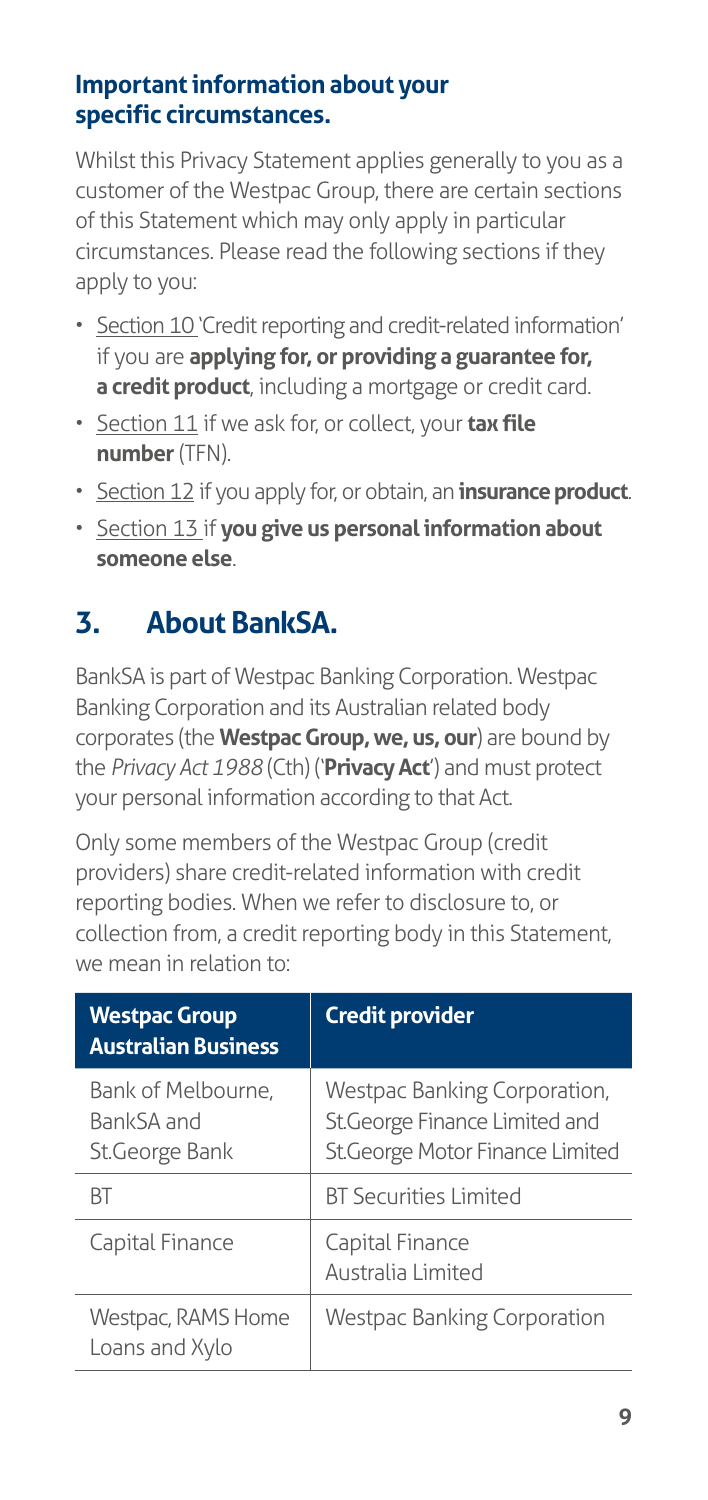#### **In Australia.**

Westpac Group includes:

- Westpac Banking Corporation
- Bank of Melbourne, Bank SA, St.George Bank and Xylo each a part of Westpac Banking Corporation
- Advance Asset Management Limited
- Altitude Rewards Pty Limited
- Asgard Capital Management Limited
- BT Funds Management Limited
- BT Funds Management No. 2 Limited
- BT Portfolio Services Limited
- BT Securities Limited
- Capital Finance Australia Limited
- Qvalent Pty Limited
- RAMS Financial Group Pty Limited
- St.George Finance Limited
- St.George Life Limited
- St.George Motor Finance Limited
- Westpac Financial Services Limited
- Westpac Life Insurance Services Limited
- Westpac Securities Administration Limited
- Westpac Securities Limited

#### **Outside Australia.**

Where you are interacting with the Westpac Group in countries other than Australia, the privacy statement applicable to that country as shown below applies to you, along with any other applicable privacy notices provided to you.

#### [Overseas Privacy and Data Protection Policies](http://www.banksa.com.au/privacy/overseas-privacy-and-data-protection-policies)

- Fiji Privacy Policy
- Papua New Guinea Privacy Policy
- New Zealand Privacy Policy
- United Kingdom or European Union UK and EU Data Protection Policy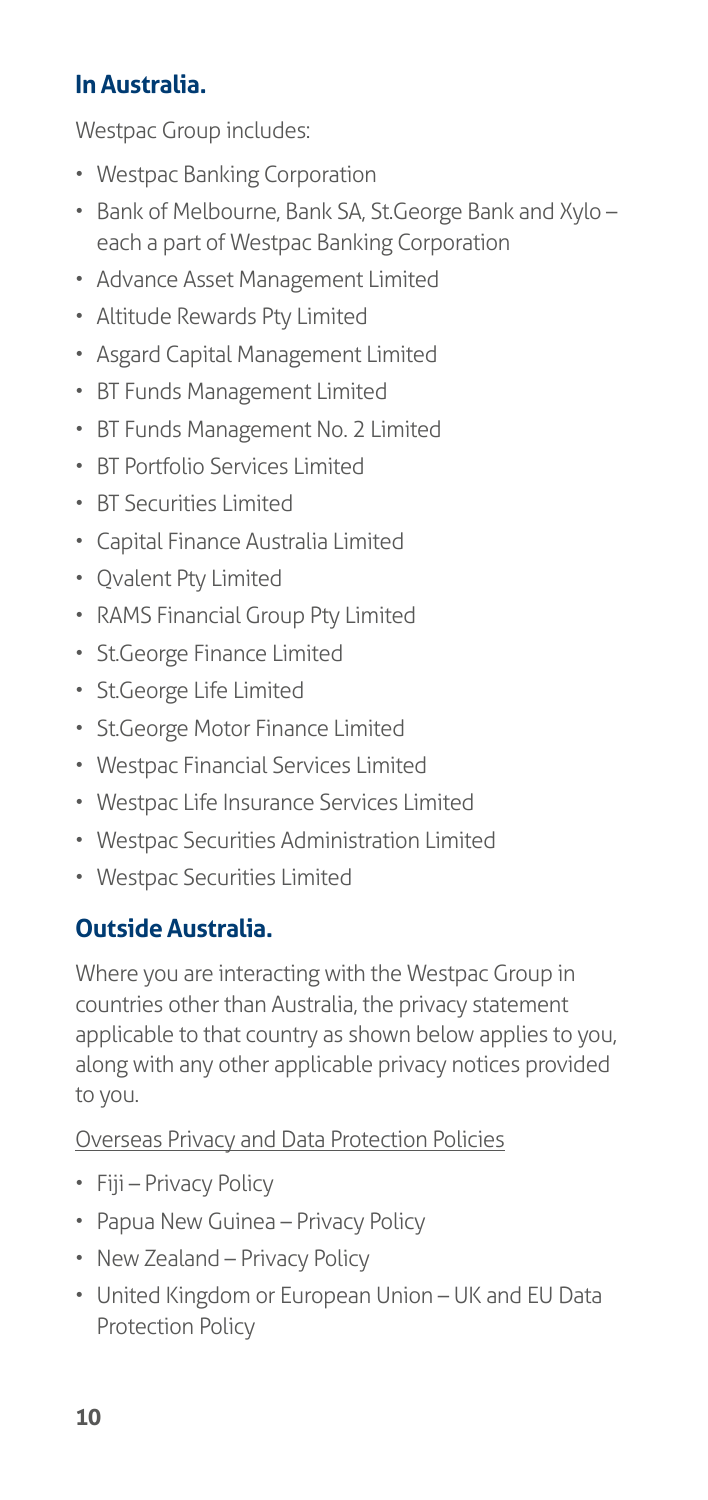# <span id="page-10-0"></span>**Important information about our collection of your information.**

# <span id="page-10-1"></span>**4. Why we collect and hold your personal information.**

#### **For most products and services.**

We collect and hold your personal information (including your credit-related information) to help us run our business and serve you better, including to:

| <b>Purpose</b>                                                              | <b>Examples of why we collect and</b><br>hold your personal information                                                                                     |
|-----------------------------------------------------------------------------|-------------------------------------------------------------------------------------------------------------------------------------------------------------|
| <b>Provide you</b><br>with our<br>products and<br>services<br>and serve you | • provide you with and manage the<br>products, services and programs<br>you have with or via us;<br>• answer your questions and resolve<br>your complaints; |
| as a customer                                                               | • assist you when an online<br>application is not completed;                                                                                                |
|                                                                             | assess your application (including<br>eligibility) for a product or service<br>or to participate in any of our<br>programs or initiatives;                  |
|                                                                             | · support vulnerable customers in<br>the management of their product<br>or service; and                                                                     |
|                                                                             | • understand your interests and<br>preferences so we can tailor our<br>digital content and products and<br>services for you.                                |
|                                                                             | Where you agree or we are permitted<br>by law, we may collect sensitive<br>information about you to:                                                        |
|                                                                             | • offer you specialist Indigenous<br>and remote banking services;                                                                                           |
|                                                                             | assess your insurance claim;                                                                                                                                |
|                                                                             | administer your insurance policy; and<br>٠                                                                                                                  |
|                                                                             | provide extra care if you are<br>a vulnerable customer.                                                                                                     |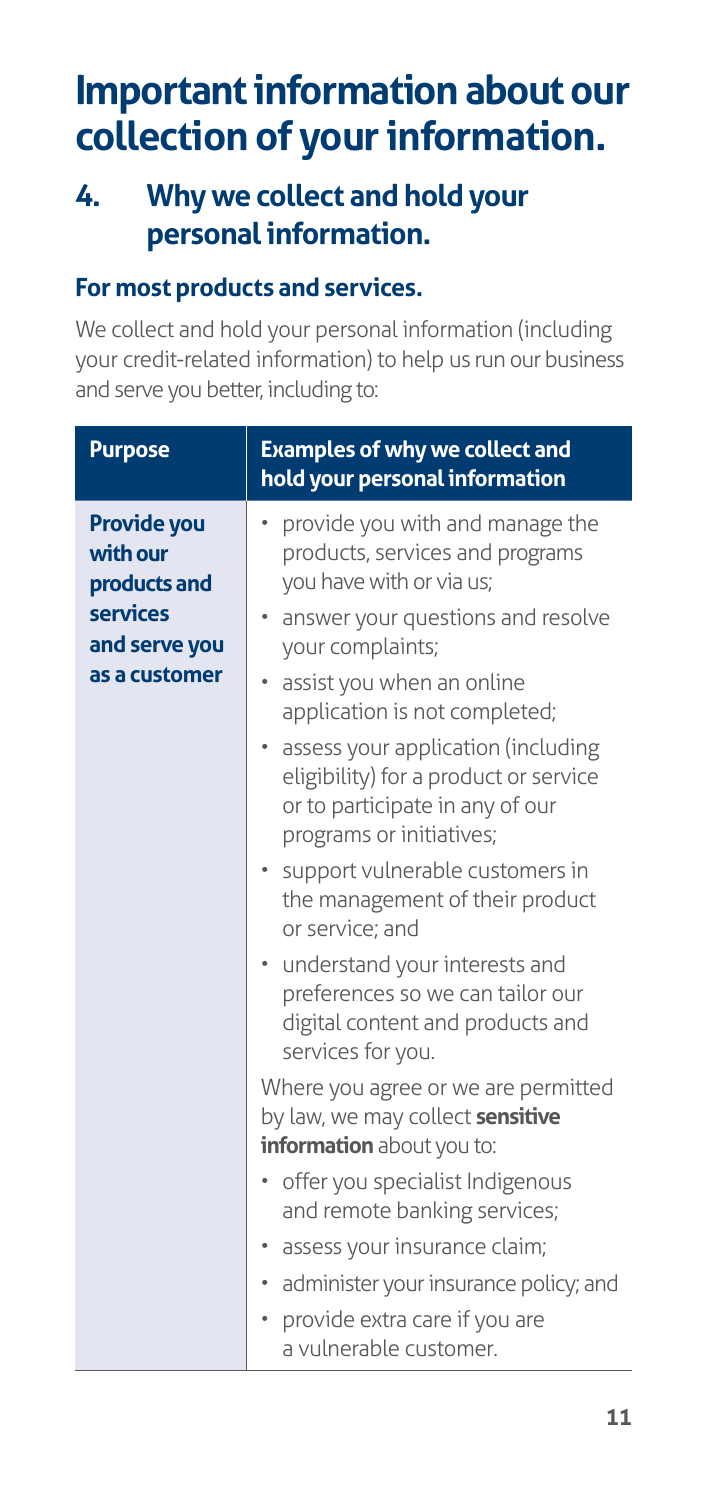| <b>Purpose</b>                                                                  | <b>Examples of why we collect and</b><br>hold your personal information                                                                                                                                                                                                                                                             |
|---------------------------------------------------------------------------------|-------------------------------------------------------------------------------------------------------------------------------------------------------------------------------------------------------------------------------------------------------------------------------------------------------------------------------------|
| Security,<br>verification<br>and<br>prevention of<br>fraud/criminal<br>activity | verify your identity;<br>٠<br>verify aspects of your financial<br>٠<br>situation in connection with<br>assessing your application; and<br>prevent, detect and investigate<br>suspicious, fraudulent, criminal or<br>other activity that may cause you, us<br>or others harm, including in relation<br>to our products and services. |
| <b>Legal and</b><br>regulatory<br>compliance                                    | • comply with our legislative and<br>regulatory requirements (both in<br>Australia and overseas); and<br>• share information with law<br>enforcement, regulators and<br>government agencies, including<br>foreign government agencies.                                                                                              |
| <b>Insurance</b>                                                                | Where we are the insurer<br>• to underwrite your application<br>for insurance;<br>calculate your premium;<br>٠<br>assess your insurance claims;<br>٠<br>administer your insurance policy; and<br>٠<br>manage your product or service.                                                                                               |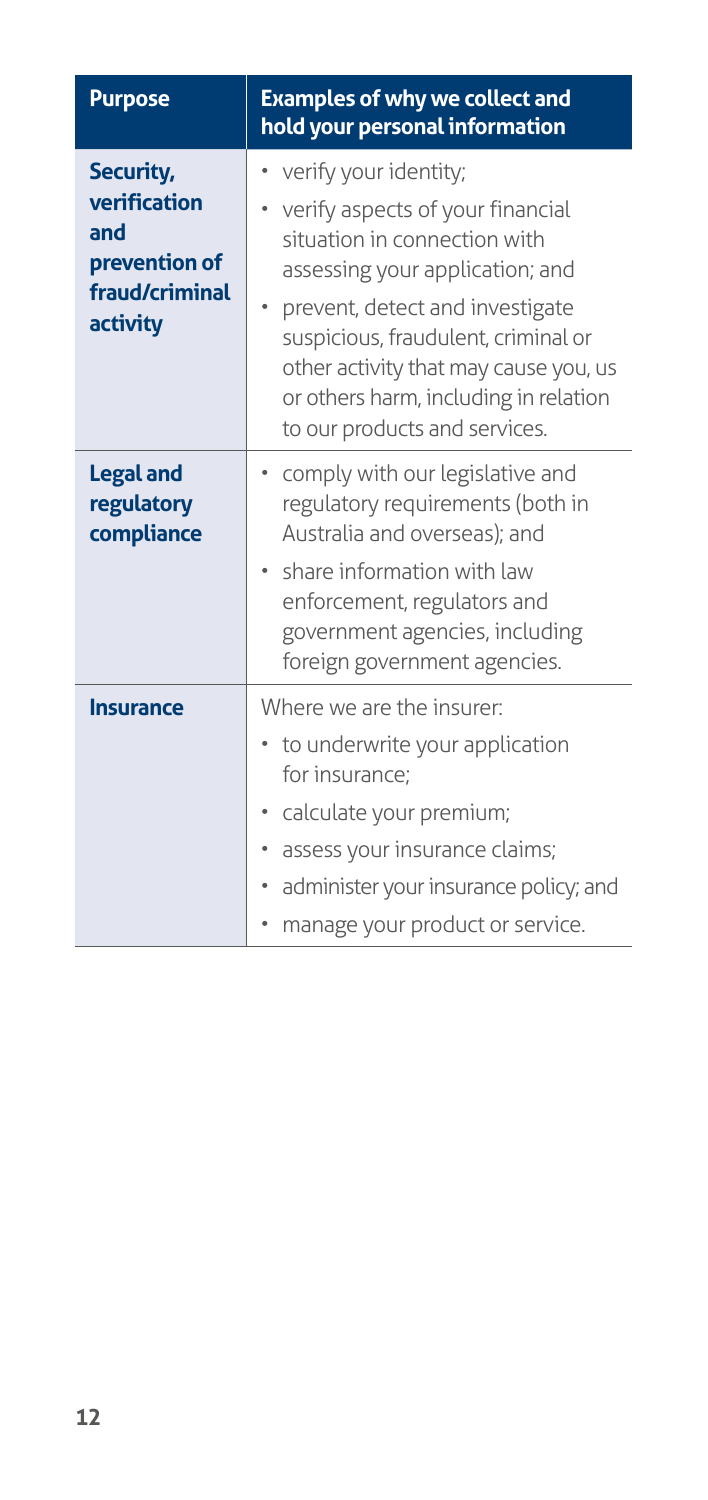#### **For credit products.**

If you apply for a **credit product**, obtain a credit product from us, are offering to act as a guarantor or acting as guarantor in relation to credit, we **also** collect and hold your personal information for the following purposes:

| <b>Purpose</b>               | <b>Examples of why we collect and</b><br>hold your personal information                                                                                                                                                                    |
|------------------------------|--------------------------------------------------------------------------------------------------------------------------------------------------------------------------------------------------------------------------------------------|
| To help you<br>obtain credit | assess your application and<br>establish your eligibility for credit;<br>enable a proposed guarantor to<br>assess whether they wish to act<br>as your guarantor;                                                                           |
|                              | • obtain credit eligibility<br>information about you from<br>a credit reporting body to<br>enable us to assess your<br>credit worthiness (please see<br>section 10 'Credit reporting<br>and credit-related information'<br>section below); |
|                              | • if you are a proposed guarantor,<br>to determine whether the<br>borrower will be eligible for a<br>loan if you act as a guarantor,<br>take the guarantee, and<br>administer that guarantee; and                                          |
|                              | • where you agree or where we<br>are permitted by law, we may<br>collect sensitive information<br>about you to meet our<br>responsible lending obligations.                                                                                |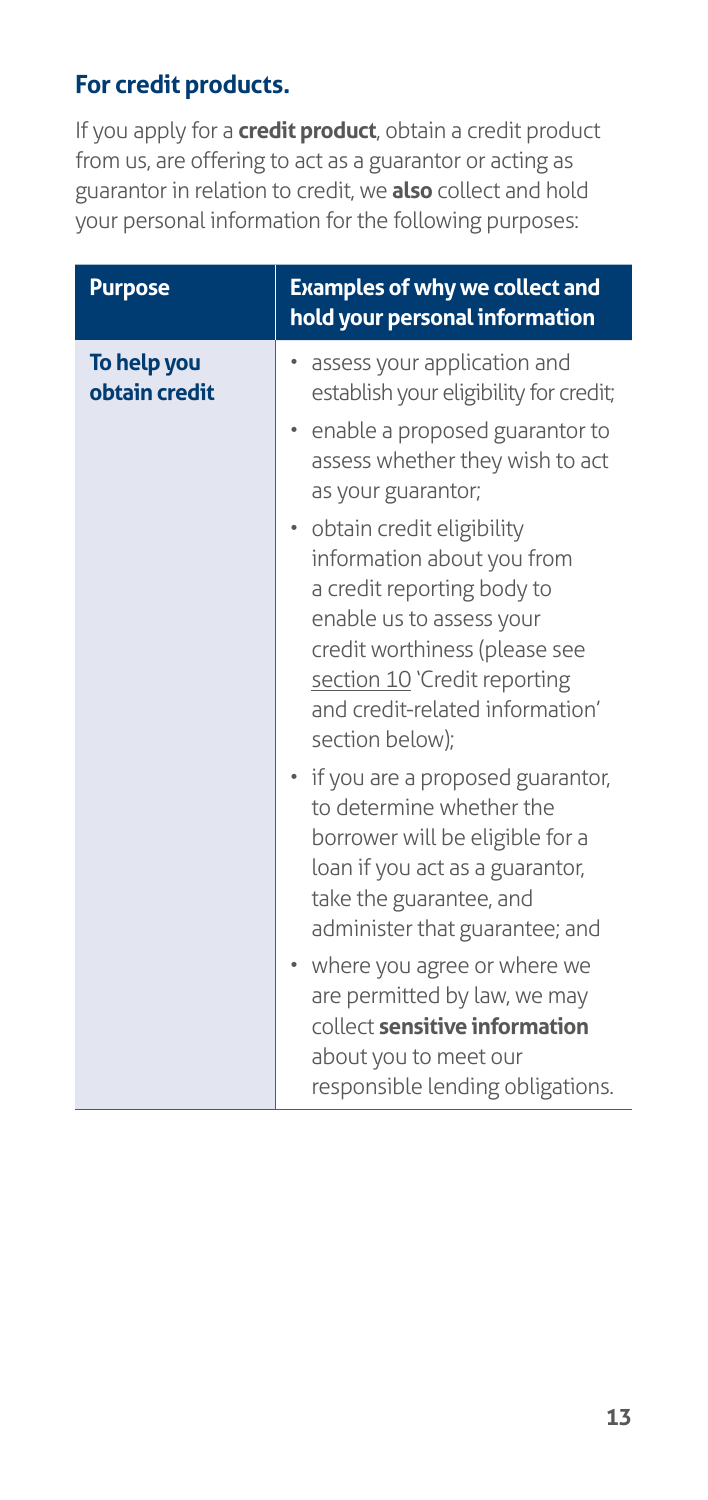| <b>Purpose</b>                                                                              | <b>Examples of why we collect and</b><br>hold your personal information                                                                                                                                                                                                                                                                                                                                      |
|---------------------------------------------------------------------------------------------|--------------------------------------------------------------------------------------------------------------------------------------------------------------------------------------------------------------------------------------------------------------------------------------------------------------------------------------------------------------------------------------------------------------|
| To manage your<br>credit product                                                            | enable you to give a guarantee;<br>assist you in avoiding default;<br>manage your credit when you<br>exceed your credit limit or<br>are overdue in making one or<br>more payments.<br>• Where you agree or where<br>we are permitted by law,<br>we may collect sensitive<br>information about you to<br>assess any hardship application<br>that you make, or to meet our<br>responsible lending obligations. |
| <b>Lenders mortgage</b><br>insurance or<br>reinsurance<br>(not applicable<br>to guarantors) | to enable us to obtain lenders<br>mortgage insurance which<br>protects the lender if a<br>borrower is unable to meet their<br>mortgage repayments.                                                                                                                                                                                                                                                           |
| To manage our<br>loan funding<br>arrangements                                               | • implement and manage our<br>loan funding arrangements,<br>including for example, through<br>the practice of securitisation<br>which is used by us for<br>funding, capital, and credit<br>portfolio management.                                                                                                                                                                                             |
| <b>To determine</b><br>your eligibility to<br>act as guarantor                              | assess your application to act<br>as guarantor in connection with<br>another person's application<br>for credit under the National<br><b>Consumer Credit Protection</b><br>Act 2009 (Cth)                                                                                                                                                                                                                    |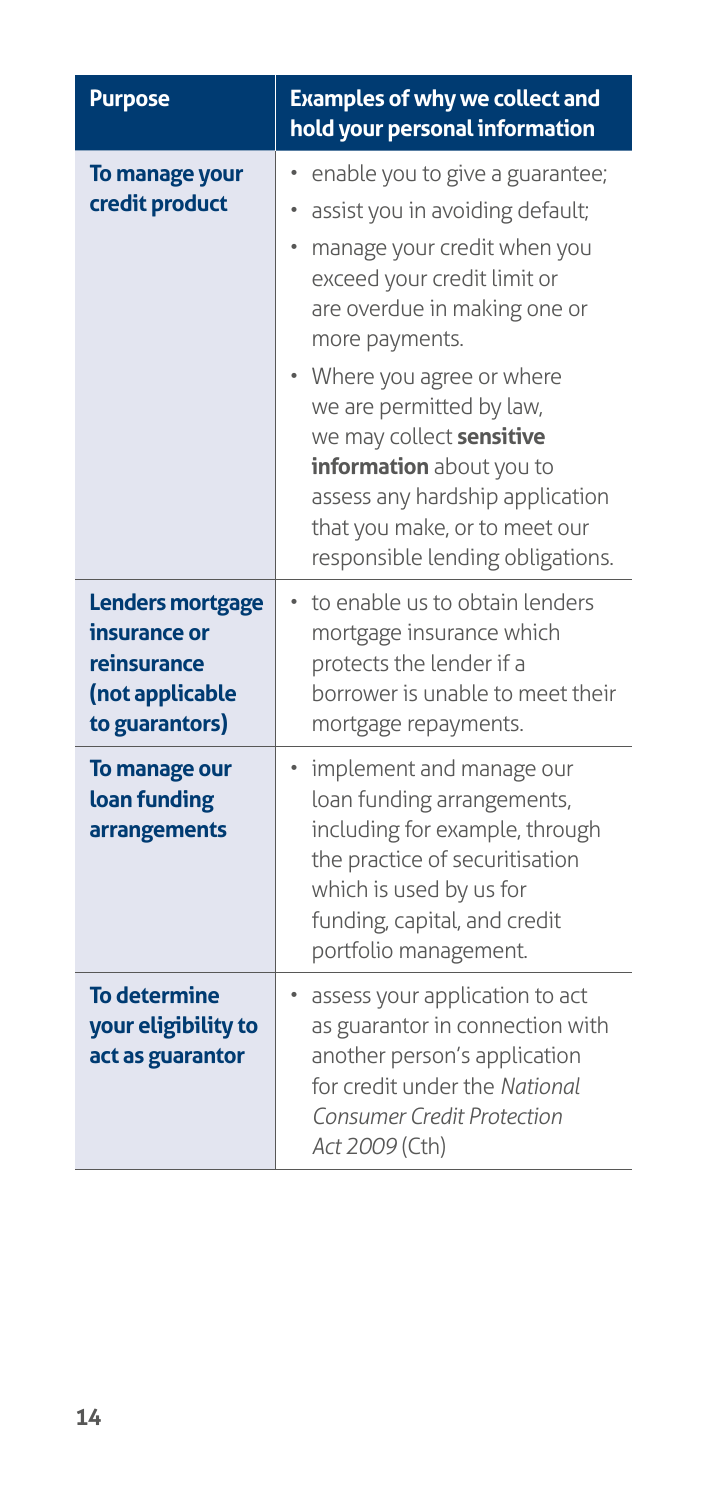# <span id="page-14-0"></span>**5. You do not have to provide us with your personal information or credit-related information.**

You do not have to provide us with personal information or credit-related information. If you don't, we may not be able to process your application for a product or service, assist with your enquiries, provide all of the features available for a product or service, or respond to any complaint you make to us.

# **6. Laws that require or authorise us to collect, use and/or disclose your personal information.**

Certain laws require us to collect, use and/or disclose your personal information (including credit-related information) in particular circumstances, including:

- to handle and manage your credit-related information, including by providing your credit-related information to a credit reporting body, as regulated by the *Privacy Act 1988* (Cth) and the Privacy (Credit Reporting) Code;
- to verify your identity, for example when you apply for a product or service with us. We collect your personal information to verify your identity and comply with our other obligations under the *Anti-Money Laundering and Counter-Terrorism Financing Act 2006* (Cth);
- if you apply for or hold a credit product from us, the *National Consumer Credit Protection Act 2009* (Cth);
- if you give us a mortgage security over real property, we need to collect certain identification information under the property laws in various States and Territories;
- under Australian and international laws, we are also required to collect and report financial and account/transaction information relating to individuals and organisations who are, or may be, foreign tax residents. When you open an account with us, or when your circumstances change, we will ask you whether you or any shareholder, beneficiary, settlor or controlling person are a foreign tax resident; and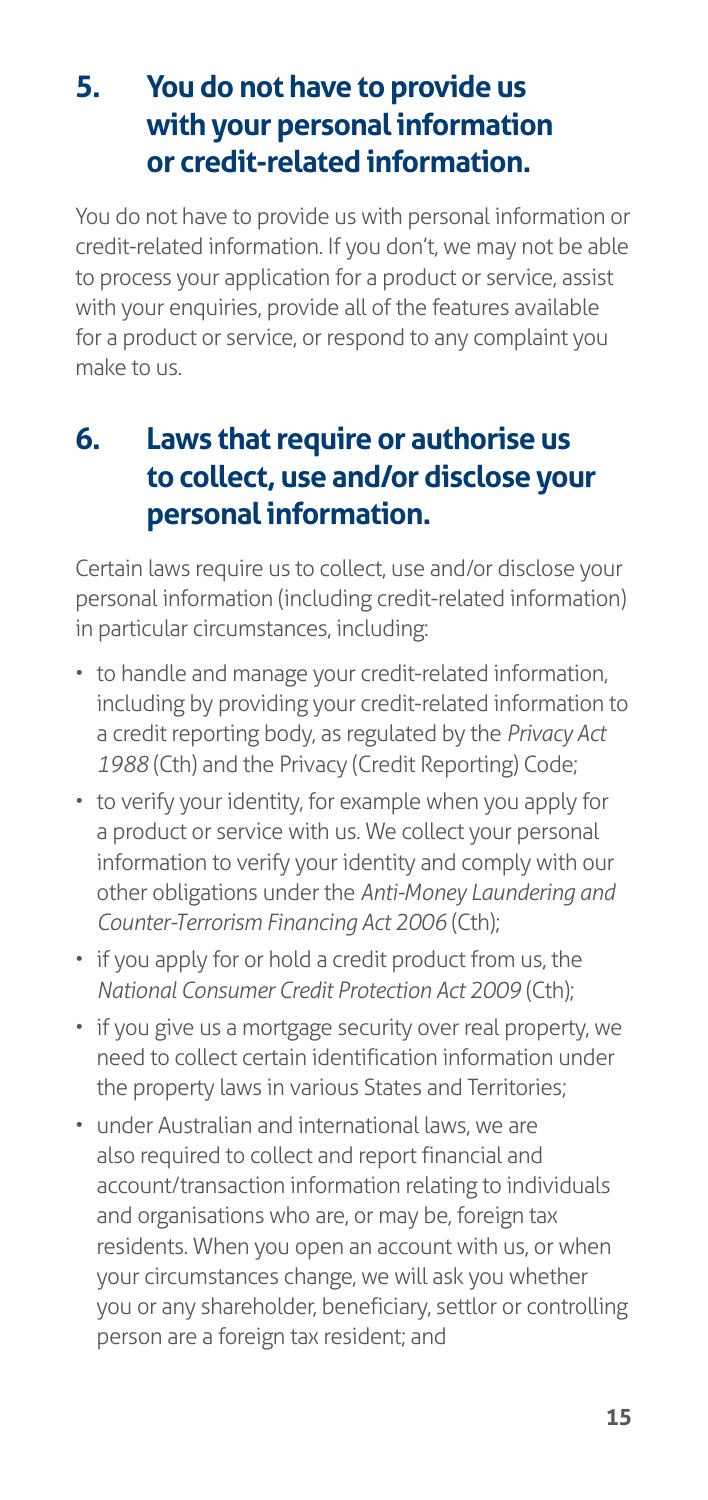<span id="page-15-0"></span>• if we are required to disclose personal information to receivers or bankruptcy trustees (or similar) under the *Bankruptcy Act 1966* (Cth) and *Corporations Act 2001* (Cth).

# **7. Collecting your personal information from others.**

#### **For most products and services.**

From time to time we may collect personal information and credit-related information about you (and sensitive information where you have agreed or we are otherwise permitted to do so) from others. For example, we may collect your information from:

- other Westpac Group companies for applications for our products and services;
- publicly available sources of information, such as land title or real property registers held by each state and territory, public insolvency registers and registers of banned and disqualified persons for the purpose of reviewing applications for our products and services;
- other account holders (e.g. where you jointly hold an account with others) or co-borrowers;
- property information services and electronic conveyancing services;
- your representatives (including your legal adviser, financial adviser, executor, administrator, guardian, trustee, or those holding your power of attorney) for the purposes of assessing an application for a product with us, managing a product, or to process an insurance claim, or for reviewing a superannuation or an investment account;
- our authorised representatives (including our RAMS franchisees) and credit representatives who sell or arrange products and services for you on our behalf;
- your current or previous employer, to confirm your employment status or salary in connection with an application for credit, for example, a home loan application;
- other organisations we jointly provide products or services with or have an arrangement with to provide our products or services to you;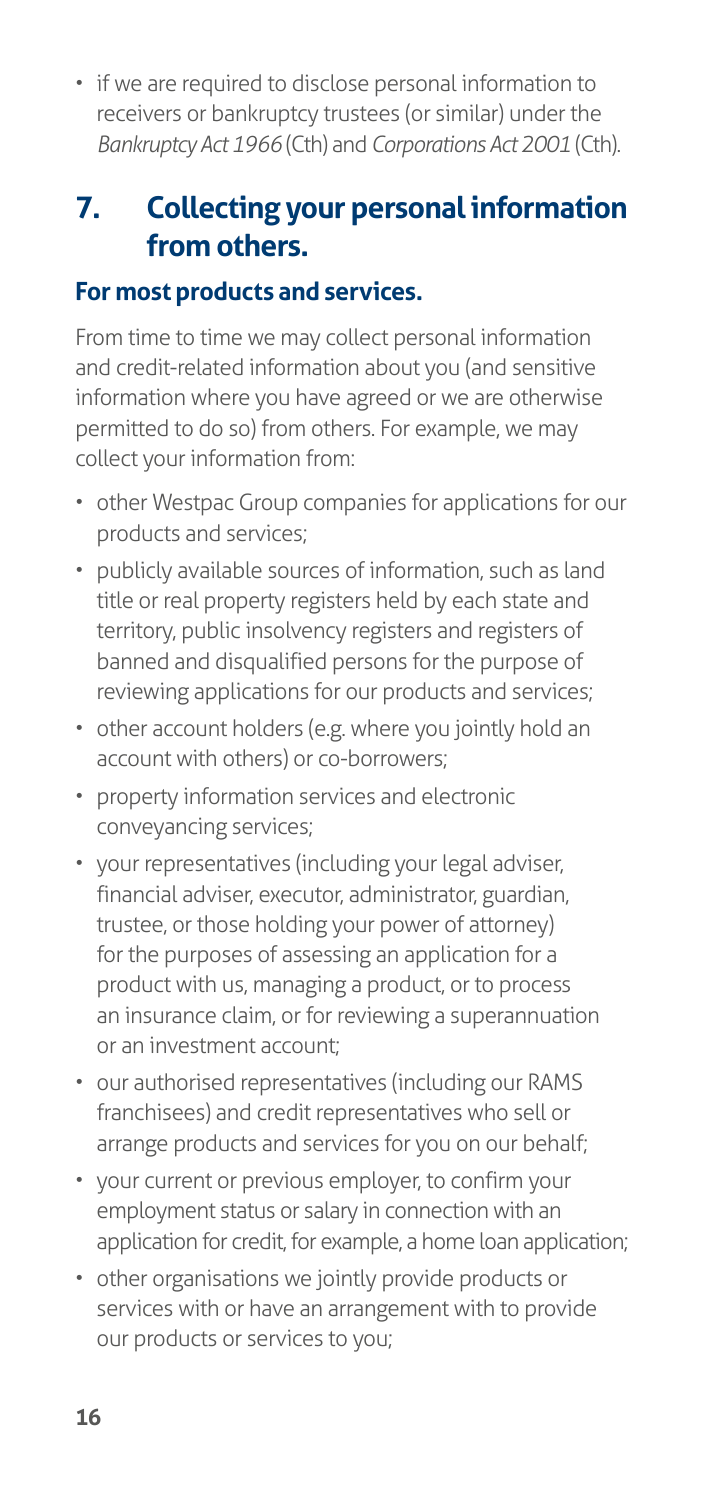- service providers engaged by us or another member of the Westpac Group to provide financial, administrative or other services to the Westpac Group, including companies or individuals who provide services to us such as financial crime (including fraud) information and reporting (including to confirm your identity and/ or to assess if you are eligible for the relevant product or service), data analytics, property information and property transaction administration;
- participants in payment systems and other parties who are involved with the processing of transactions (for example, credit or debit card issuers, merchant terminal providers (for example, the providers of debit or credit card terminals in retail shops), digital wallets or mobile payment applications and banking or payment service providers; and
- law enforcement, dispute resolution, statutory and regulatory bodies and industry complaints resolution bodies.

#### **For credit products.**

If you apply for a **credit product**, obtain a credit product from us, are offering to act as a guarantor or act as a guarantor for a credit product, we may **also** collect personal information and credit-related information about you (including sensitive information where you have agreed, or we are otherwise permitted to do so) from others. For example, in addition to the above, we may collect your information from:

- your representatives, including your mortgage broker, accountant, and financial or tax adviser, to assist with processing your application for credit;
- if you are a guarantor, the borrower(s) of the loan you are guaranteeing;
- lenders mortgage insurers in relation to the administration of a claim (not applicable to guarantors); and
- credit reporting bodies or other lenders from whom we collect reports or opinions about your credit worthiness.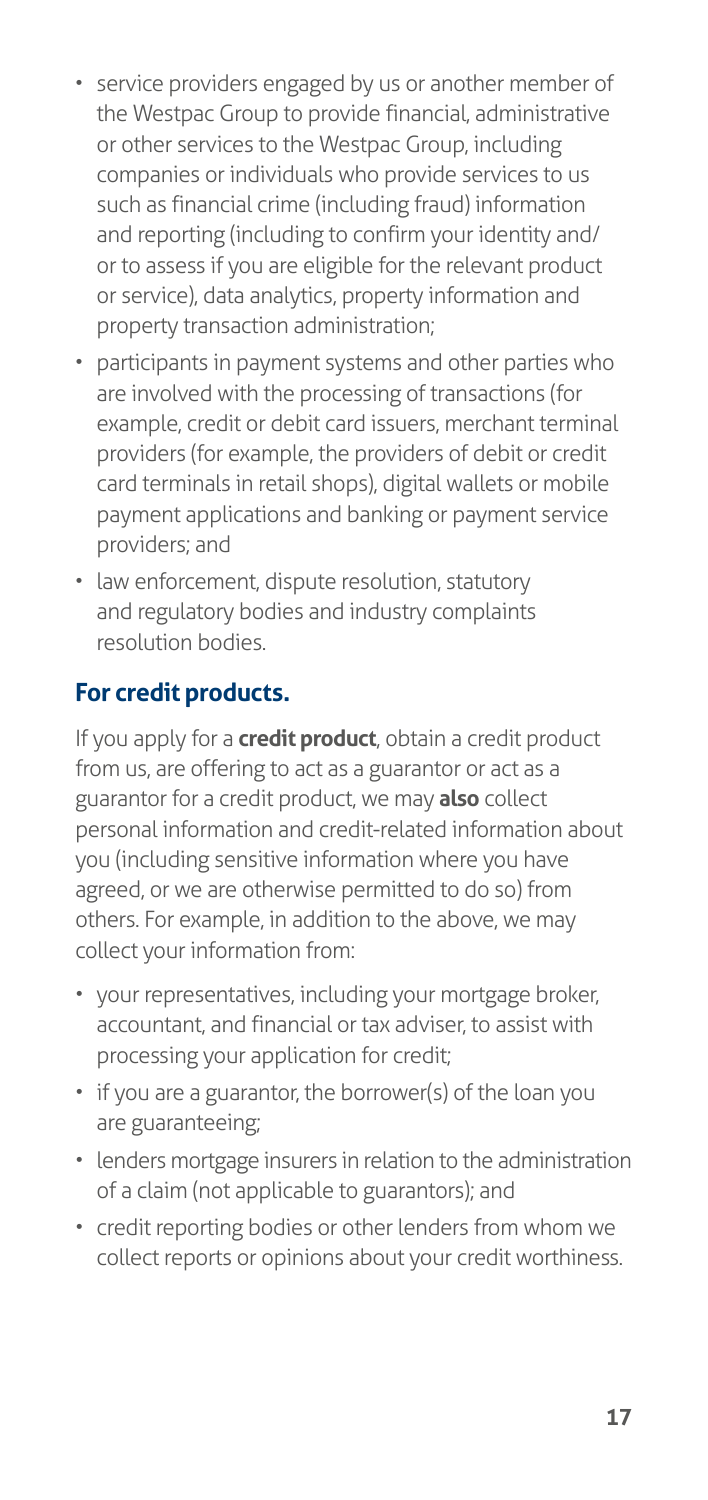# <span id="page-17-1"></span><span id="page-17-0"></span>**8. Who we disclose your personal information to, and why.**

The table below explains who we disclose your personal information (including your sensitive information) to:

| <b>Entity</b><br>description                 | We may share your<br>information with:                                                                                                                                                                                                                                                                                    |
|----------------------------------------------|---------------------------------------------------------------------------------------------------------------------------------------------------------------------------------------------------------------------------------------------------------------------------------------------------------------------------|
| <b>Westpac</b><br><b>Group entities</b>      | other companies within the<br>Westpac Group to manage products<br>and services including offering<br>new products and services and<br>risk management.                                                                                                                                                                    |
| <b>Westpac's</b><br>professional<br>advisers | our professional advisers such as<br>our financial advisers, auditors and<br>legal advisers for the purposes of<br>obtaining their professional services<br>(in the case of our legal advisers,<br>these services will include assessing<br>our legal obligations and defending<br>any legal claims or potential claims). |

#### **For most products and services.**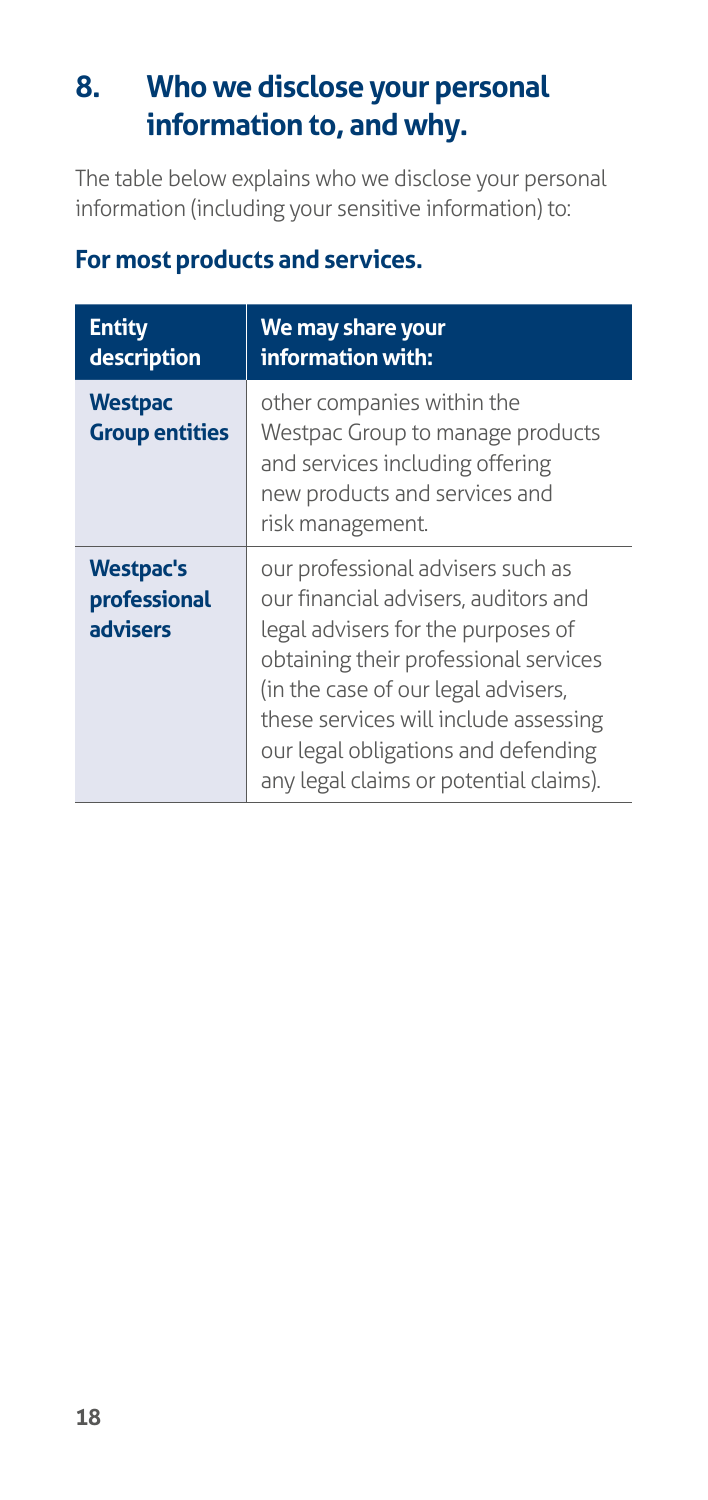| <b>Entity</b><br>description                                                                                    | We may share your<br>information with:                                                                                                                                                                                                                                                                                                            |
|-----------------------------------------------------------------------------------------------------------------|---------------------------------------------------------------------------------------------------------------------------------------------------------------------------------------------------------------------------------------------------------------------------------------------------------------------------------------------------|
| <b>Associated</b><br>entities,<br>service<br>providers and<br>agents that<br>help us run our<br><b>business</b> | other organisations that help us run<br>our business, including:<br>businesses that we partner with to<br>provide products or services to you<br>or which we have arrangements<br>with to provide products and<br>services to you;<br>our agents, contractors and service<br>providers such as mailing houses,                                    |
|                                                                                                                 | reward program administrators,<br>insolvency practitioners, quantity<br>surveyors, property valuers,<br>environmental consultants and<br>cloud storage providers for the<br>purposes of:<br>- administering your products;<br>- varying your loan or other credit                                                                                 |
|                                                                                                                 | products; and<br>- helping us with our<br>marketing activities;<br>• to help us develop insights,<br>conduct surveys and data analysis<br>to improve the delivery of products<br>and services, enhance our<br>customer relationships, provide<br>hosting services and effectively<br>manage risk and regulatory<br>obligations;                   |
|                                                                                                                 | • credit reporting bodies who help<br>us verify your identity;<br>• our authorised representatives,<br>including RAMS franchisees, and<br>credit representatives who sell or<br>arrange products and services for<br>you on our behalf; and<br>organisations that support us to<br>identify, investigate or prevent<br>fraud or other misconduct. |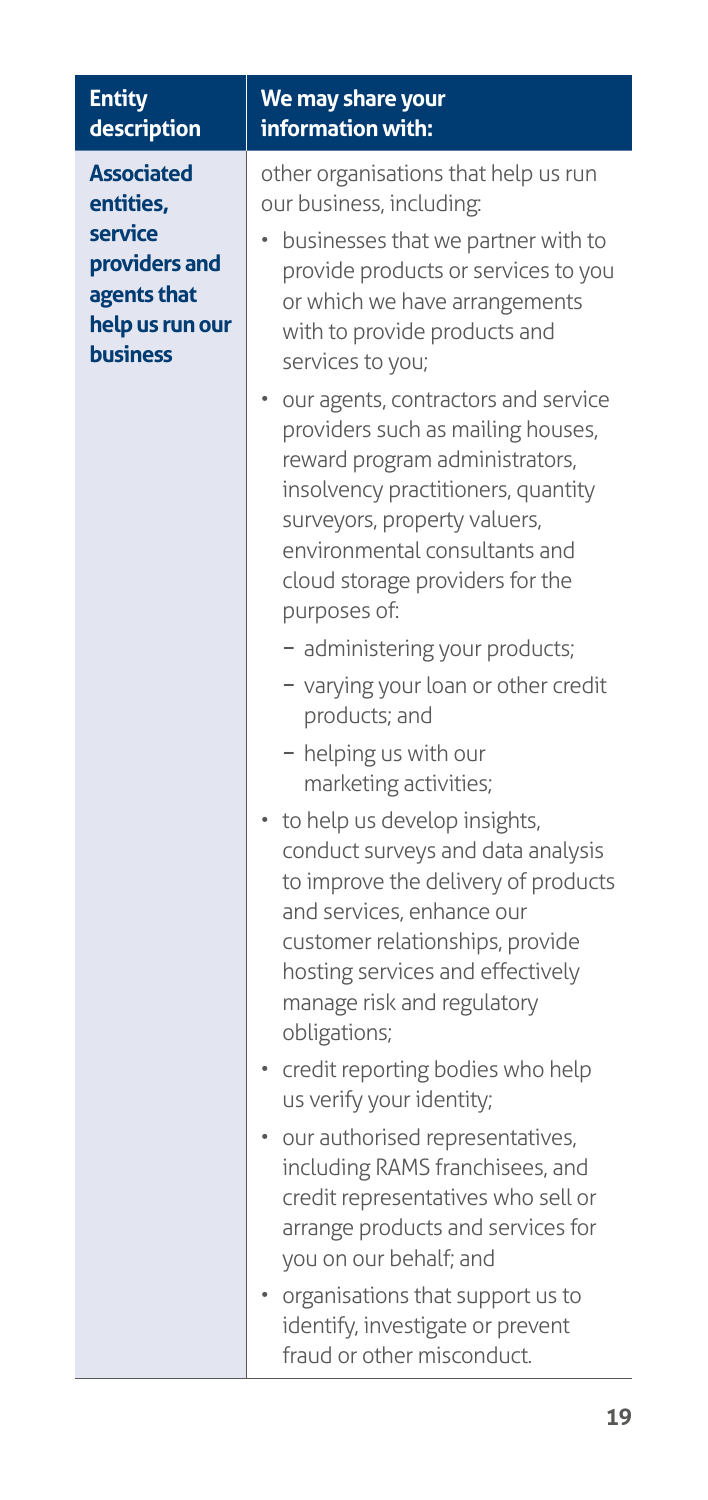| <b>Entity</b><br>description                                         | We may share your<br>information with:                                                                                                                                                                                      |
|----------------------------------------------------------------------|-----------------------------------------------------------------------------------------------------------------------------------------------------------------------------------------------------------------------------|
| <b>Dispute</b><br>resolution and<br>regulatory<br><b>authorities</b> | external dispute resolution<br>schemes and complaints bodies<br>that assist consumers to resolve<br>any complaints you have made to<br>them: and                                                                            |
|                                                                      | · regulatory bodies, government<br>agencies (including the Australian<br>Tax Office and state land titles<br>offices) and law enforcement<br>bodies in any jurisdiction where<br>required or authorised by law to<br>do so. |
| <b>Investors and</b><br>prospective<br>purchasers                    | companies or other persons who<br>purchase or invest in, or may<br>purchase or invest in, a part or all of<br>our business or assets (including their<br>advisers and representatives).                                     |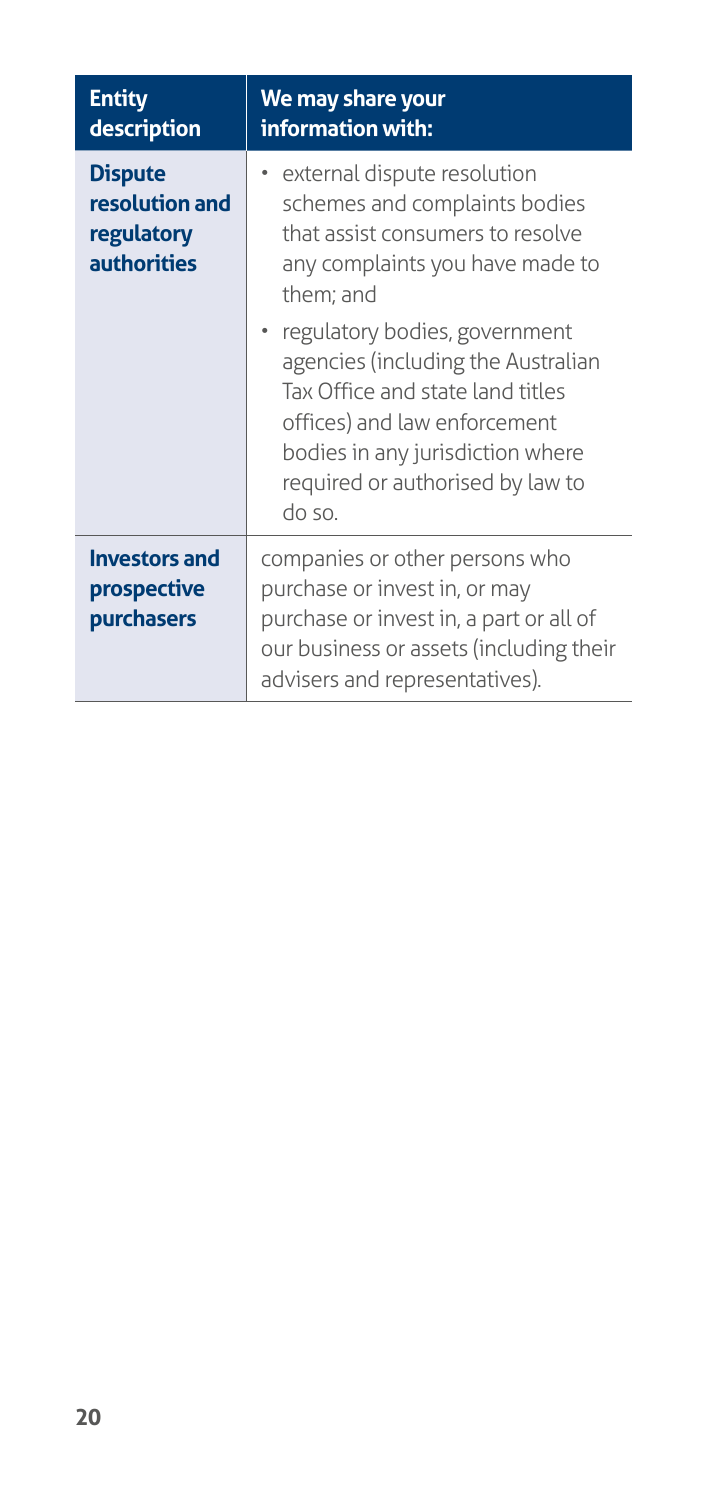| <b>Entity</b><br>description                                                                                                                                                | We may share your<br>information with:                                                                                                                                                                                                                                                                                                                                                                                                                                                                                                                                                                                                                                                                                                                                                   |
|-----------------------------------------------------------------------------------------------------------------------------------------------------------------------------|------------------------------------------------------------------------------------------------------------------------------------------------------------------------------------------------------------------------------------------------------------------------------------------------------------------------------------------------------------------------------------------------------------------------------------------------------------------------------------------------------------------------------------------------------------------------------------------------------------------------------------------------------------------------------------------------------------------------------------------------------------------------------------------|
| <b>Financial</b><br>services<br>organisations,<br>payment<br>system<br>operators<br>and other<br>institutions<br>that facilitate<br>transactions<br>and payment<br>services | other financial services<br>organisations, including other<br>banks, superannuation funds<br>(such as when you request rollover<br>to another fund), stockbrokers,<br>custodians, fund and investment<br>managers, and service providers<br>who process your transactions,<br>arrange refunds and provide other<br>payments services;<br>payment systems operators for the<br>$\bullet$<br>purpose of managing transactions<br>through those payment systems<br>(for example, operations of<br>payment networks for managing<br>credit or debit card payments, the<br>BPAY scheme entity and any agent<br>appointed to provide the electronic<br>systems of the BPAY scheme);<br>market operators and providers<br>٠<br>of clearing and settlement<br>platforms (e.g. ASX in the context |
|                                                                                                                                                                             | of CHESS holding statements and<br>notifications);<br>• participants in payment systems<br>and other parties who are<br>involved with the processing of<br>transactions (for example, credit<br>or debit card issuers, merchant<br>terminal providers (for example,<br>the providers of debit or credit<br>card terminals in retail shops),<br>digital wallet providers or mobile<br>payment applications and banking<br>or payment service providers).                                                                                                                                                                                                                                                                                                                                  |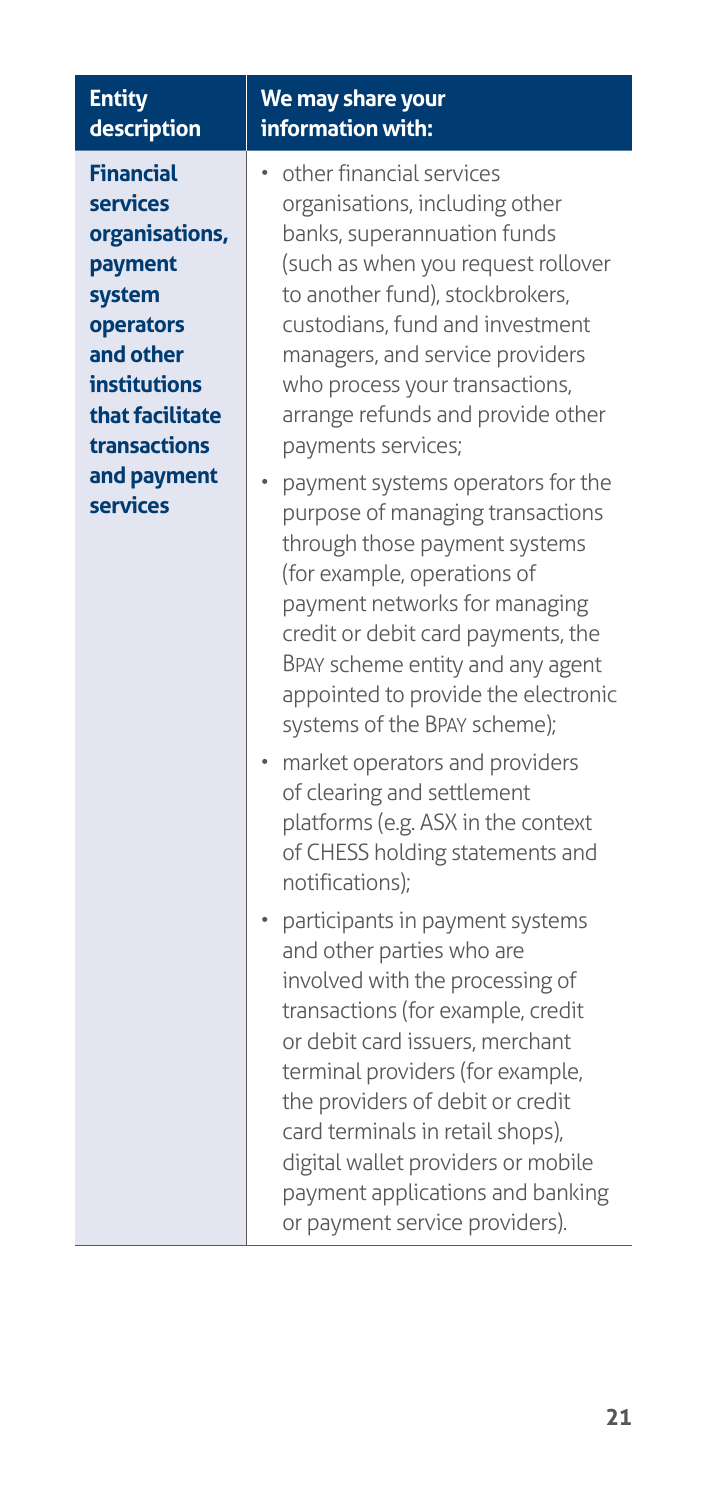#### **For credit products.**

In addition to the third parties described above, if you apply for a **credit product**, obtain a credit product from us, or are offering to act as a guarantor or act as a guarantor for a credit product, we may **also** share your personal information with the following third parties:

| <b>Entity</b><br>description             | We may share your<br>information with:                                                                                                                                                                                                                                           |
|------------------------------------------|----------------------------------------------------------------------------------------------------------------------------------------------------------------------------------------------------------------------------------------------------------------------------------|
| <b>Westpac Group</b><br>entities         | other companies within the<br>Westpac Group in Australia to<br>comply with our responsible<br>lending obligations.                                                                                                                                                               |
| <b>Credit reporting</b><br><b>bodies</b> | credit reporting bodies for the<br>assessment of your financial<br>position in relation to your<br>application for credit and the<br>ongoing management of a credit<br>product or guarantee.                                                                                     |
| <b>Other loan</b><br>parties             | other borrowers as part of the<br>application process and to<br>administer the product.                                                                                                                                                                                          |
| <b>Guarantors</b>                        | your proposed guarantor(s) for<br>٠<br>them to assess if they wish to<br>act as your guarantor(s); and<br>• your guarantor(s) on their<br>request, or because we are<br>required to by the Banking Code<br>of Practice or National Consumer<br>Credit Protection Act 2009 (Cth), |
|                                          | for example, to tell a guarantor<br>about any default or demand<br>issued in relation to your loan.                                                                                                                                                                              |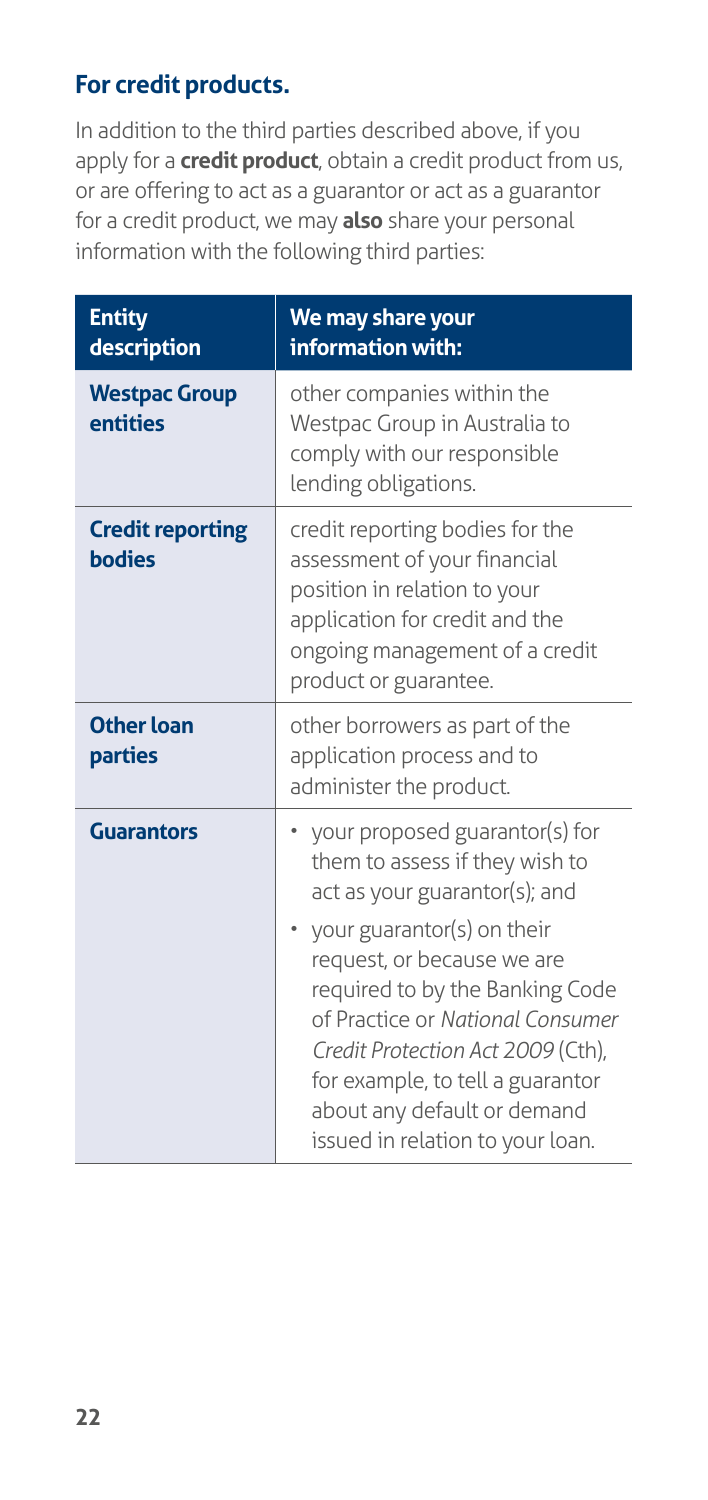| <b>Entity</b><br>description                                   | We may share your<br>information with:                                                                                                                                                                                                                                                                                                                                                                                         |
|----------------------------------------------------------------|--------------------------------------------------------------------------------------------------------------------------------------------------------------------------------------------------------------------------------------------------------------------------------------------------------------------------------------------------------------------------------------------------------------------------------|
| Your<br>representatives<br>and nominated<br><b>individuals</b> | your representatives (including<br>your legal adviser, accountant,<br>mortgage or finance broker, and<br>financial adviser) where you<br>have agreed to this sharing); and<br>those involved in the<br>administration of your<br>account including services<br>licence holders, executors,<br>administrators, guardians,<br>trustees, nominated<br>beneficiaries or attorneys.                                                 |
| <b>Your employer</b>                                           | • to verify your employment<br>and income, for example,<br>in connection with a home<br>loan application.                                                                                                                                                                                                                                                                                                                      |
| Debt collectors,<br>debt purchasers,<br>and other lenders      | where permitted by law, to<br>$\bullet$<br>debt collectors to collect any<br>outstanding amounts you owe<br>to us or other lenders, such as<br>where you have given mortgage<br>security over the same property<br>to us and another lender; and<br>debt purchasers who purchase<br>or may purchase your debt from<br>us to facilitate the negotiation<br>and pricing of the investment in<br>and/or sale of your debts/loans. |
| <b>Funding</b><br>organisations                                | organisations involved in our<br>funding of loans (including<br>securitisation trustees,<br>investors, and their advisers).                                                                                                                                                                                                                                                                                                    |
| <b>Lenders</b><br><b>Mortgage</b><br><b>Insurers</b>           | lenders mortgage insurers<br>$\bullet$<br>to enable them to assess the<br>risk of providing insurance in<br>respect of your credit product<br>and to administer any claims.                                                                                                                                                                                                                                                    |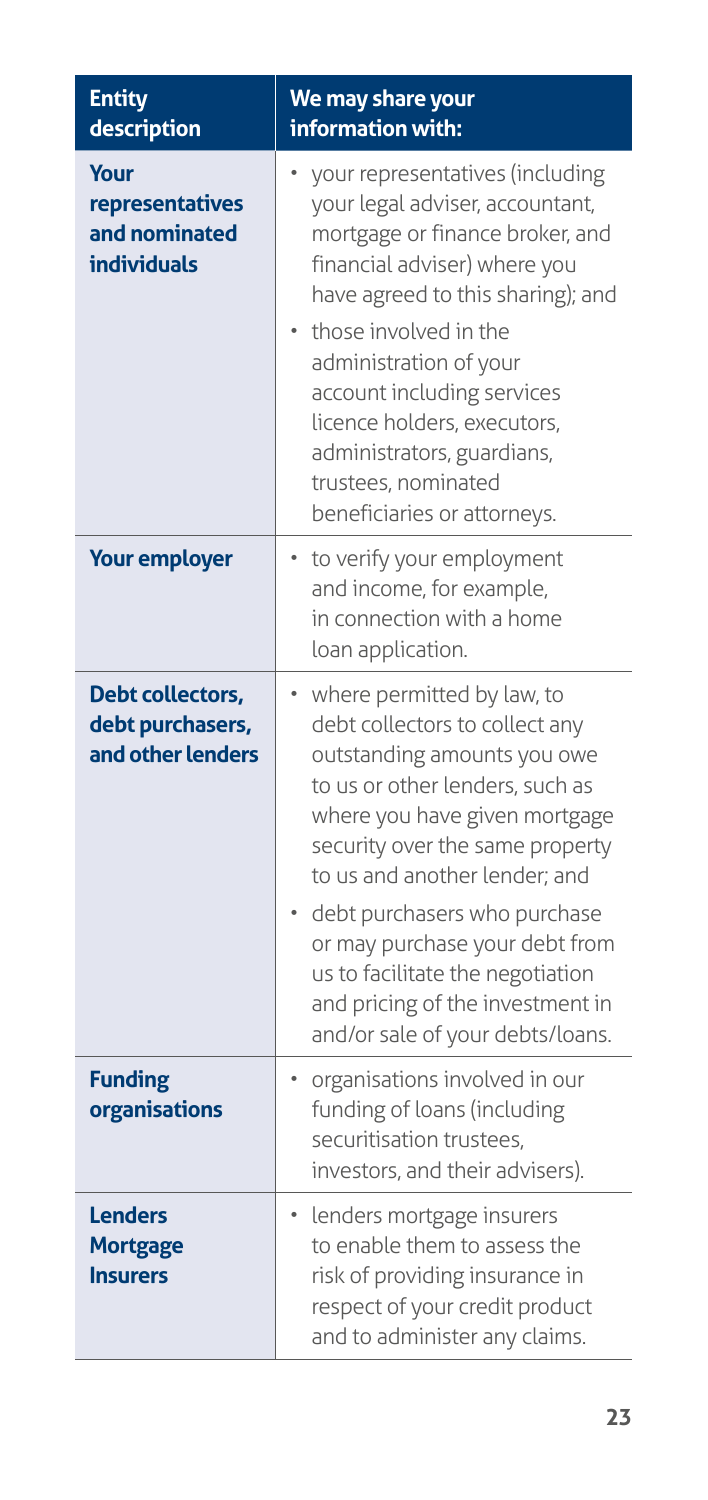| <b>Entity</b>        | We may share your                  |
|----------------------|------------------------------------|
| description          | information with:                  |
| <b>Land Registry</b> | • State or Territory Land Registry |
| <b>Services and</b>  | Services or real property          |
| <b>Conveyancing</b>  | registers; and                     |
| <b>Services</b>      | • conveyancing services.           |

### <span id="page-23-0"></span>**9. Do we use or disclose your personal information for direct marketing?**

We will use your personal information to offer you products and services we believe may be of interest and value to you. The products and services offered may be provided by us or by one of our third-party partners. We may offer you products and services by various means, including by mail, telephone, email, SMS, or other electronic means, such as through social media or targeted advertising through our websites or non-Westpac Group websites or through our online banking service. We may also disclose your personal information to companies outside the Westpac Group who help us to market products and services to you. We won't send you marketing offers if you have previously told us you do not want to receive them. If you do not want to receive direct marketing offers from us, including offers we send about products and services provided by our partners, you can manage your marketing preferences in your online banking profile or you can contact us using the contact details below or through the opt-out facility provided to you in each marketing message.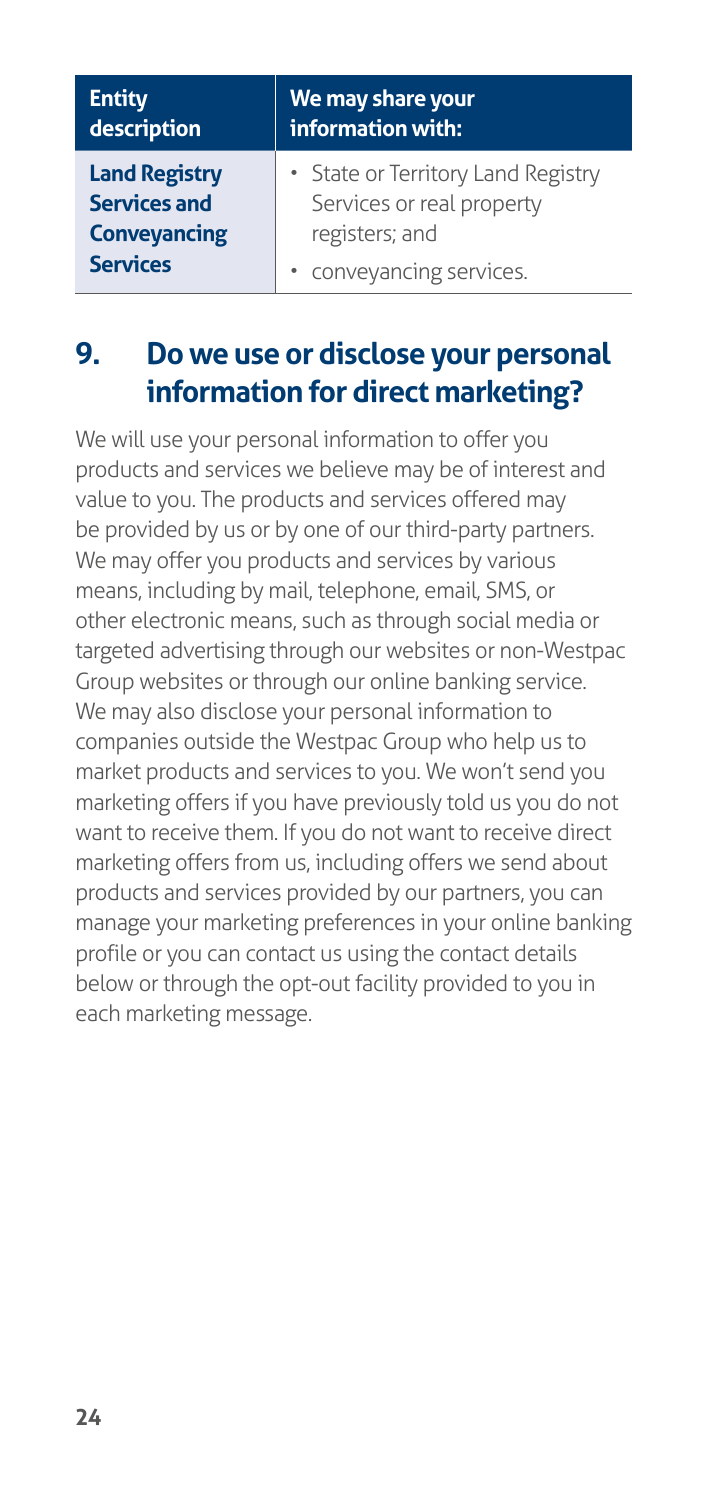# <span id="page-24-0"></span>**Statement of Notifiable Matters: Our handling of your credit-related information.**

# <span id="page-24-1"></span>**10. Credit reporting and credit-related information.**

Our handling of credit-related information is regulated by the *Privacy Act* and the *Privacy (Credit Reporting) Code* (as updated from time to time). Because credit-related information is a type of personal information, this section should be read along with the rest of this Privacy Statement for detailed information about our collection, use, storage and sharing of personal information. [See](#page-8-1)  [section 3](#page-8-1) for further information on members of the Westpac Group who handle your credit information

Credit-related information includes both credit information and credit eligibility information.

- *"Credit information"* is personal information that may have a bearing on credit that has been provided to you or that you have applied for, including credit for personal, investment or business purposes.
- *"Credit eligibility information"* is information related primarily to your credit-related dealings with other credit providers and comprises of "credit reporting information" disclosed by a credit reporting body to us, and information we derive from that information.

#### **Credit-related information we collect, hold and use.**

The types of credit-related information we may collect, hold and use includes:

- identification information, including your name, gender, date of birth, residential addresses, driver's licence number and current and past employers;
- consumer credit liability information, which includes details about consumer loans, credit cards and overdraft facilities, the dates on which they were opened and closed and their credit limits;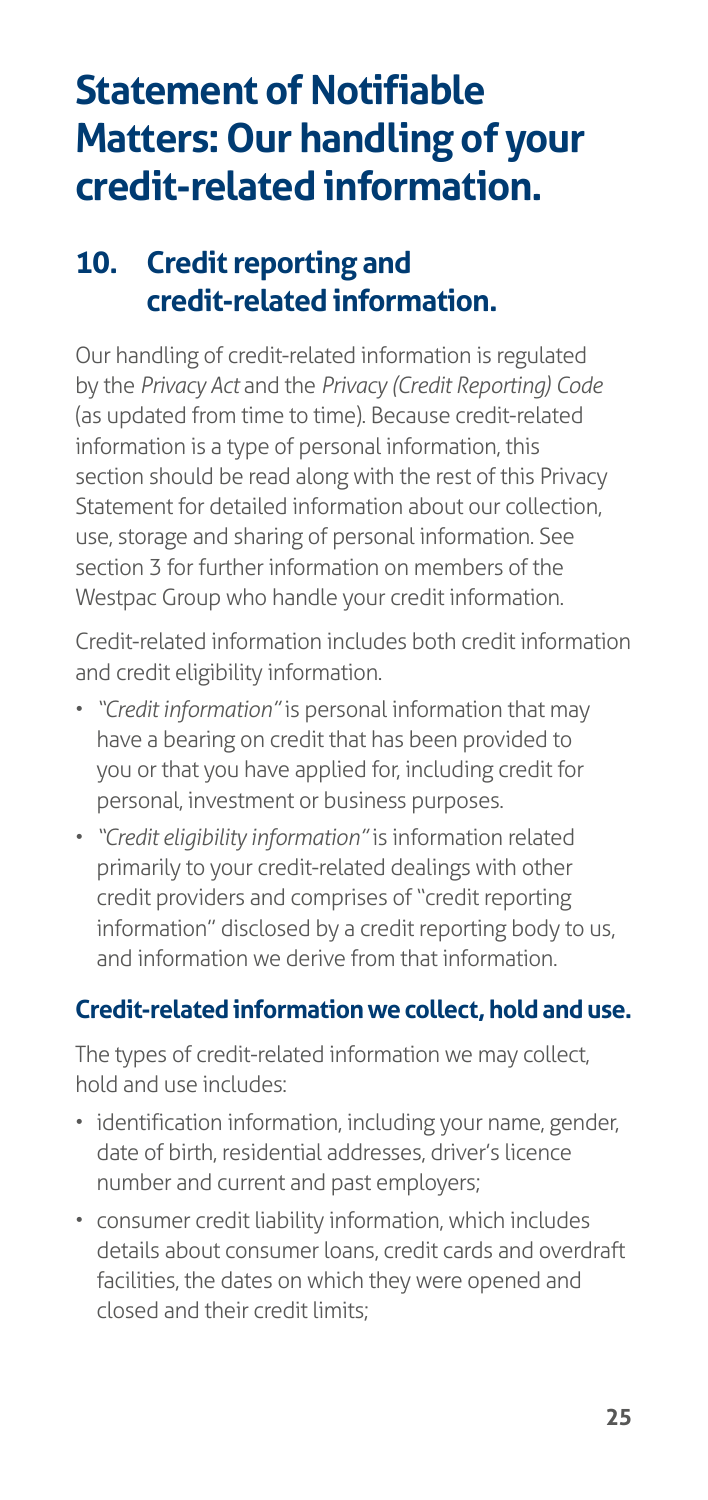- repayment history information, which includes details as to whether or not you have met your monthly repayment requirements under a consumer credit contract;
- from 1 July 2022, financial hardship information, being information relevant in determining your repayment history information under a consumer credit contract to which the *National Credit Code* applies when you are in a financial hardship arrangement;
- a statement that an information request has been made to a credit reporting body in relation to you by us or another credit provider, a mortgage insurer or trade insurer;
- the type of credit you are applying for (or have applied for), and the amount of credit, included in an information request a credit provider has made to a credit reporting body;
- default information or information regarding any other serious credit infringements, and our opinion about any such infringements;
- new arrangement information, which is when default information has been supplied to a credit reporting body and your consumer credit contract relating to that default information is subsequently varied or replaced:
- payment information, which is when default information has been supplied to a credit reporting body and the overdue amount is paid;
- information from a judgment of an Australian court that relates to any credit that has been provided to you;
- personal insolvency information, meaning information entered or recorded in the National Personal Insolvency Index that relates to your debts, insolvency or credit worthiness;
- publicly available information that relates to your credit worthiness (e.g. court judgments, bankruptcy notices);
- credit eligibility information we receive from a credit reporting body and other information that has a bearing on your credit worthiness, such as a credit report; and
- any information we derive from credit eligibility information, for example, our own assessments of your credit worthiness.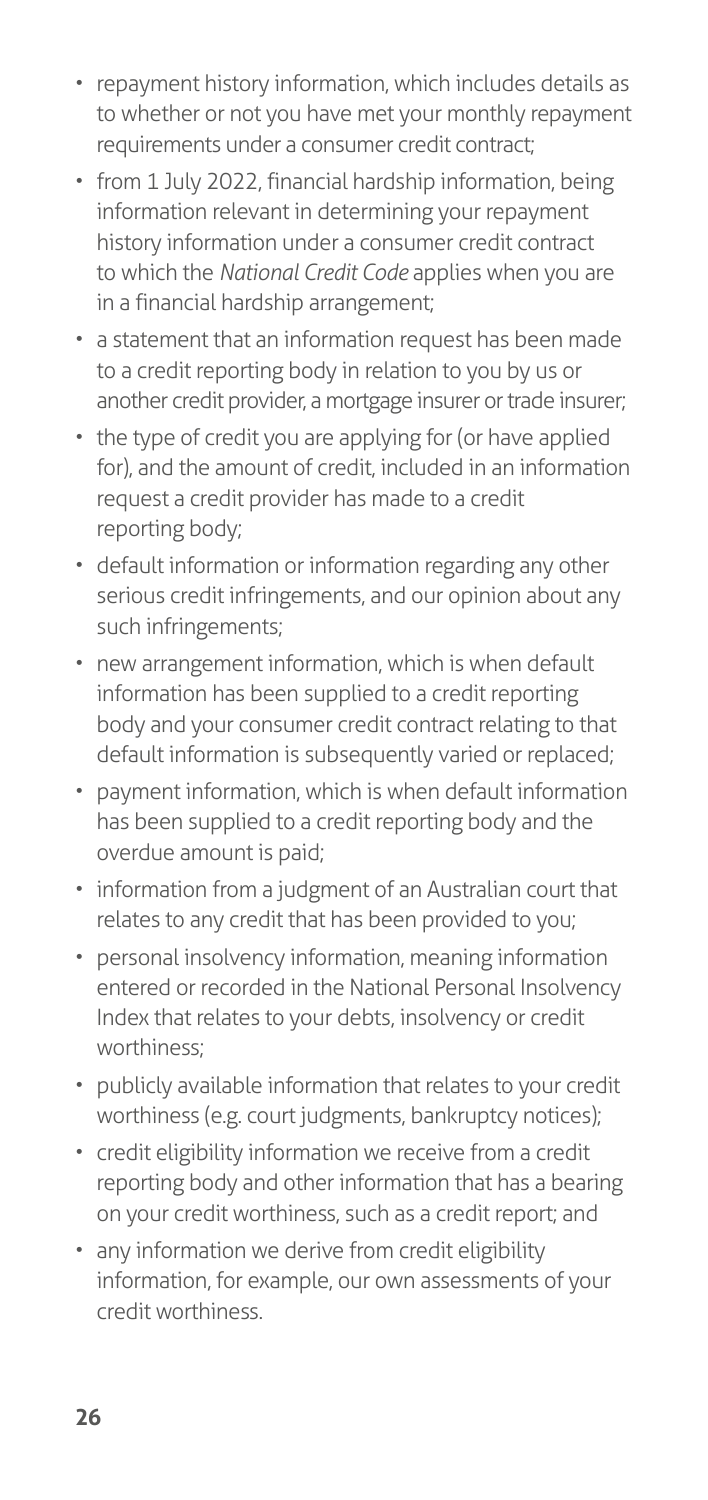#### **How and why we use and share your credit-related information.**

If you apply for any kind of credit with us or offer to act as guarantor for any of our customers, we will share your personal information and your credit-related information with credit reporting bodies, and/or we will collect your credit-related information from credit reporting bodies. This is done for the purpose of determining your eligibility for credit (or your suitability to act as guarantor), and we may assess or rate your suitability for credit (or to act as a guarantor).

The information we access includes your repayment history information, which shows whether you have a history of making required payments on time (and whether any have been made after they are due), and from 1 July 2022, financial hardship information.

Credit reporting bodies may include your personal information and credit-related information, including information we provide them in relation to the credit products you have with us, in reports that they provide to other credit providers to assist those providers in assessing your credit worthiness (such as when you have applied for a loan from the provider).

If you fail to meet your payment obligations in relation to consumer credit, we are required to disclose this to a credit reporting body. From 1 July 2022, if you enter a financial hardship arrangement in relation to credit to which the *National Consumer Credit Protection Act 2009* (Cth) applies, we are also required to disclose this to credit reporting bodies. If you commit a serious credit infringement, such as obtaining credit by fraud, we may also disclose this to a credit reporting body.

We may also use your credit-related information to assist you during hardship, or to assess whether to securitise your loans, or for mortgage products to enable a provider of lenders mortgage insurance to assess the risk of providing insurance. To facilitate these uses, we may share your credit-related information with potential securitisation and funding partners and providers of lenders mortgage insurance, including to assist them with administering those arrangements.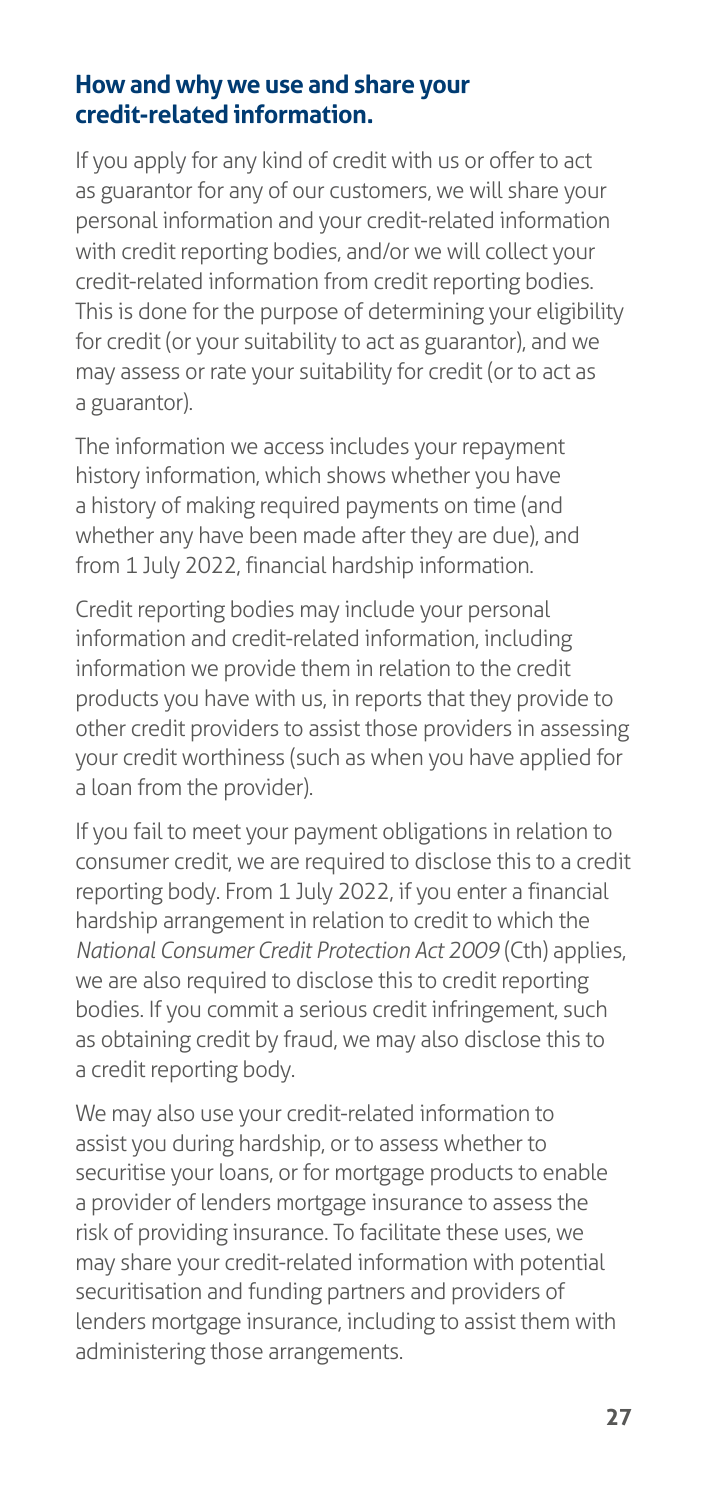For more information on how we use and share your credit-related information, and who we may share this information with, see [section 8](#page-17-1) and [section 20.](#page-40-1)

#### **Contacting the credit reporting bodies we use.**

The credit reporting bodies we use, and their contact details appear below. For information on how those bodies manage credit-related information, please see their privacy policies available on their websites.

|                                                                              | <b>Phone</b> | <b>Website</b>  |
|------------------------------------------------------------------------------|--------------|-----------------|
| Equifax Australia<br>Information<br>Services and<br>Solutions Pty<br>Limited | 13 83 32     | equifax.com.au  |
| Illion Australia Pty<br>Limited                                              | 13 23 33     | illion.com.au   |
| Experian Australia<br><b>Credit Services Pty</b><br>Limited                  | 1300 783 684 | experian.com.au |

For Capital Finance Australia Limited, we only use Equifax.

#### **Opting-out from credit reporting bodies' direct marketing (or 'pre-screening').**

Credit reporting bodies offer a service to credit providers (like us) who wish to send direct marketing material about their credit services to individuals. This is called 'credit pre-screening'. You have the right to request that the credit reporting bodies do not use your credit-related information for this purpose. To opt-out of credit pre-screening, contact the credit reporting body using the contact details noted above.

#### **Contacting credit reporting bodies if you think you have been a victim of fraud.**

You can also ask a credit reporting body not to use or **share** your personal information (including credit-related information) for a period if you reasonably believe that you have been or are likely to be a victim of fraud, including identity theft.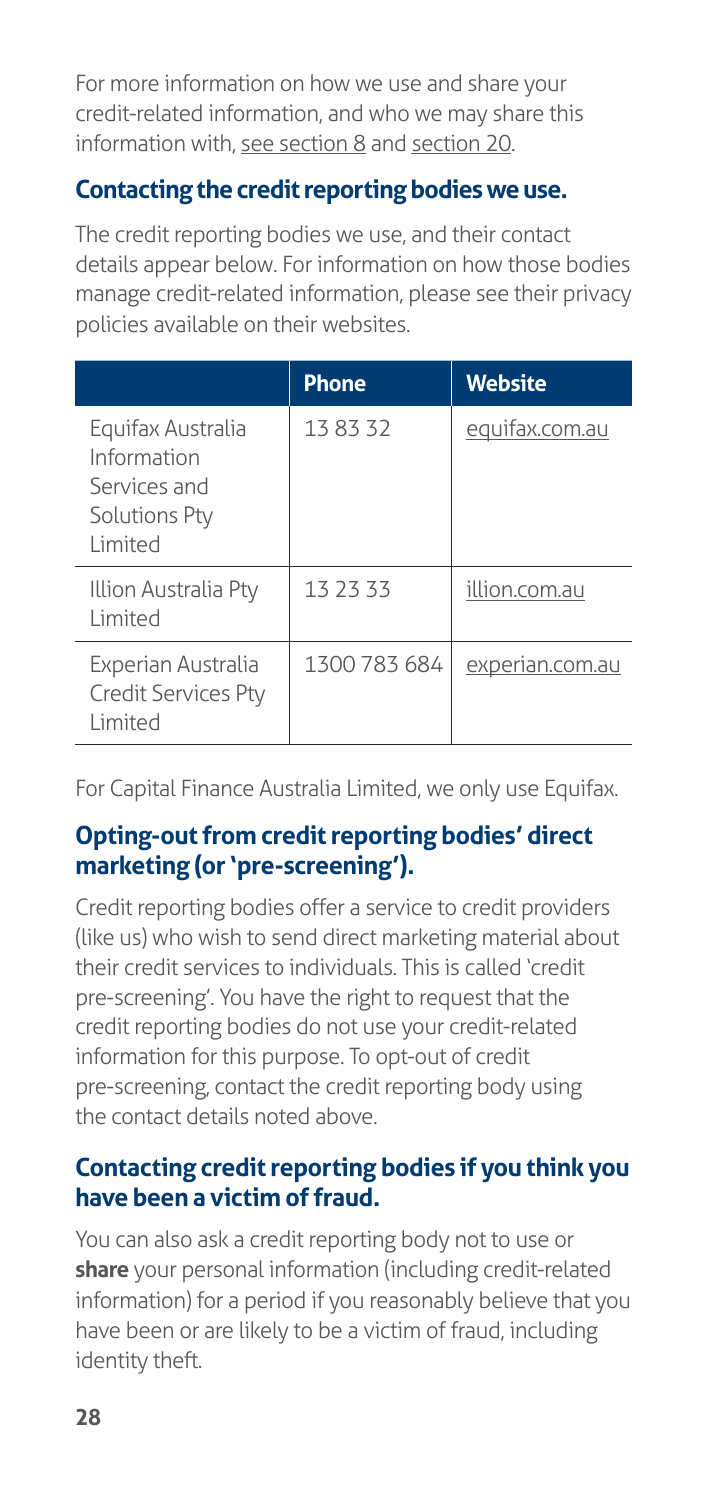# <span id="page-28-0"></span>**Particular circumstances that may apply to you.**

# <span id="page-28-1"></span>**11. If we ask for, or collect, your Tax File Number.**

This section applies (*in addition* to the rest of this Privacy Statement) if we ask for, or collect, your tax file number (**TFN**). Please see [section 21](#page-40-2) 'Accessing and correcting your personal information and/or credit information' and [section 22](#page-41-1) 'Resolving your privacy complaints' to find out how to access your TFN, correct your details, or complain about our handling of your TFN or other personal information.

#### **Why we collect your TFN.**

We are authorised to collect the TFNs of:

- account holders, where the account you open earns interest, and investors under the *Income Tax Assessment Act 1936* (Cth); and
- superannuation fund members, under the *Superannuation Industry (Supervision) Act 1933* (Cth).

We only collect your TFN for purposes required or authorised by law, including for the purpose of reporting information to the Australian Taxation Office (**ATO**). If you are a superannuation fund member and you provide your permission for us to do so, we may also use your TFN to search for funds held by you with other superannuation or retirement savings providers for the purpose of consolidating your super.

#### **You are not required to provide us with your TFN.**

It is not an offence to withhold your TFN. However, if you choose not to provide your TFN when you open an account with us:

• we may be required by law to deduct tax at the highest marginal tax rate plus the Medicare Levy from interest earned on your account;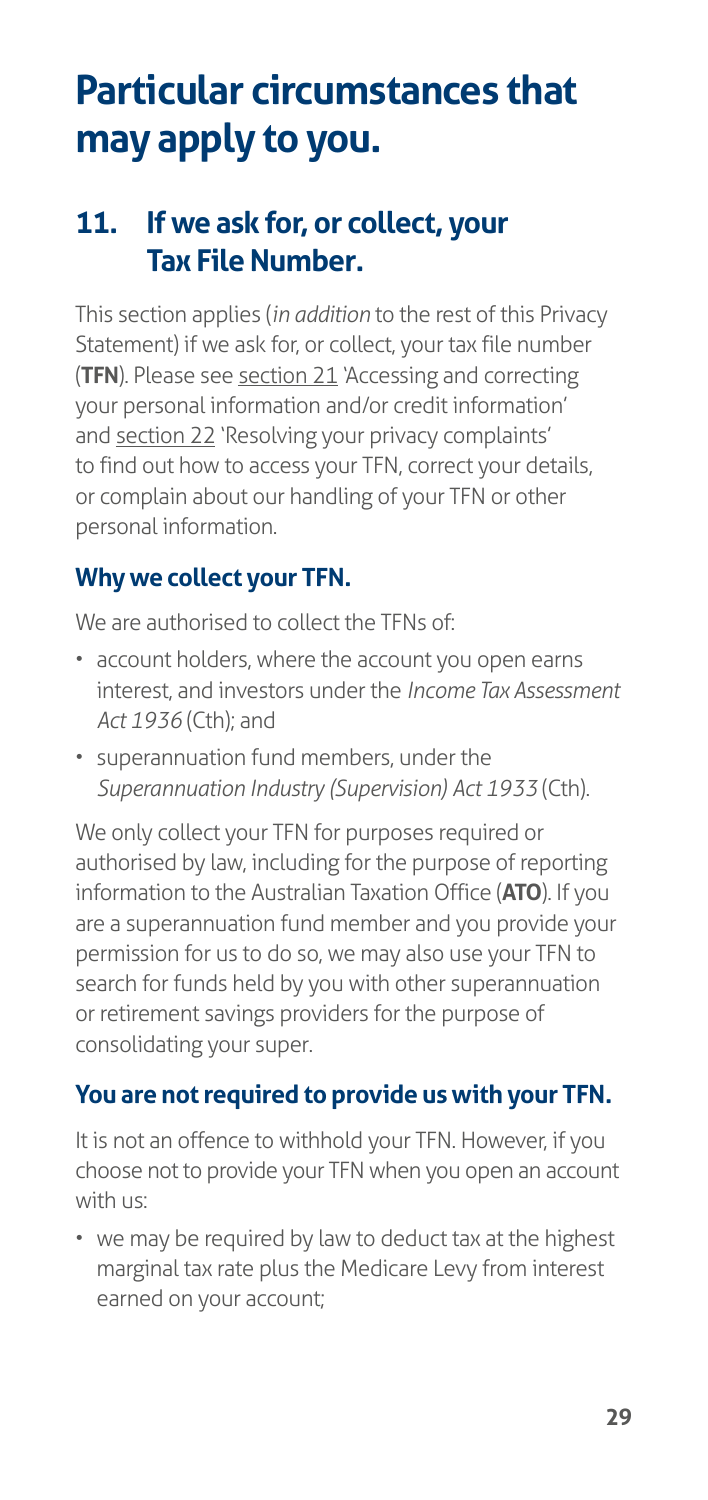- if the account you are opening is for a child under 16 and the interest earned on the account is likely to be \$420 or more per year pro-rata, interest earned on the account will be subject to withholding tax; and
- if the account you are opening is for a child aged 16 or 17 and the interest earned on the account is likely to be \$120 or more, interest earned on the account will be subject to withholding tax and the child will need to lodge a tax return if they want a refund,

unless you are exempt from providing a TFN. If you are exempt, please let us know the type of exemption that applies so that we do not deduct tax from the interest earned on the account.

For joint account holders or investors, a minimum of two TFNs should be provided (one for each person) if you decide to provide your TFN.

For accounts in trust for someone else (such as your child) you should quote your own TFN. If a formal trust has been established, you can quote the trust's TFN.

If your investment with us is made in the course of carrying on a business you may provide us with an ABN instead of a TFN.

If you are a superannuation fund member you can ask us in writing not to record your TFN. However, providing your TFN gives you the following advantages, which may not apply to you if you choose to withhold your TFN:

- we'll be able to accept all types of contributions to your account;
- the tax on contributions to your account will not be higher than the concessional tax rate;
- other than the tax that may ordinarily apply, no additional tax will be deducted when you start drawing down your super benefits; and
- it will be easier to trace different super accounts in your name so that you receive all your super benefits when you retire.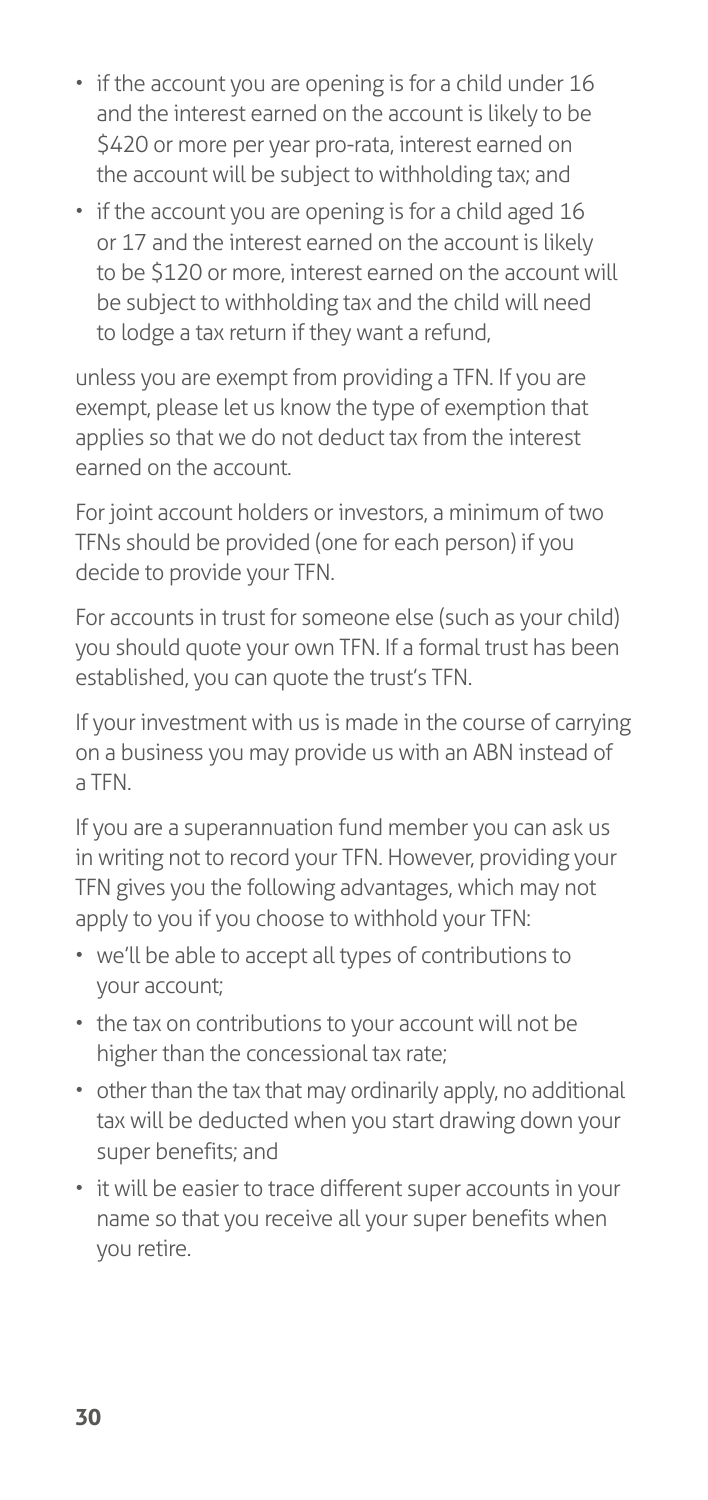#### <span id="page-30-0"></span>**Who we share your TFN with.**

We are required to report details of interest or dividend income earned, withholding tax deducted and TFNs and exemptions recorded in connection with the accounts and investments you hold with us to the ATO.

In addition, if you are a superannuation fund member and you provide your TFN, we may provide your TFN to another super plan or retirement savings provider if your benefits are transferred, unless you request in writing that your TFN not be disclosed to anyone else.

Otherwise, your TFN will be kept confidential and only shared where permitted by law.

# <span id="page-30-1"></span>**12. If you apply for, or obtain, an insurance product.**

We collect your personal information in relation to your application for insurance for the purpose of underwriting that insurance product.

In addition to the above, if you apply for or have an insurance product, we may also collect your personal information from:

- insurers, re-insurers and medical and health care providers where we collect personal information about what is being insured, your beneficiaries and for administration of your insurance policies and the assessment of your claims (where applicable);
- other people or businesses who are involved in an insurance claim or that assist us to investigate or process claims, including witnesses and medical practitioners; and
- third parties who arrange life insurance cover for a company, corporate group or other entity that you (as a director, officer, representative, employee or member) are a part of.

If you apply for or have an insurance or superannuation product, we may also share your personal information (including your sensitive information) with:

• insurers, re-insurers, medical and health care providers for the administration of your application and policy, and assessment of claims;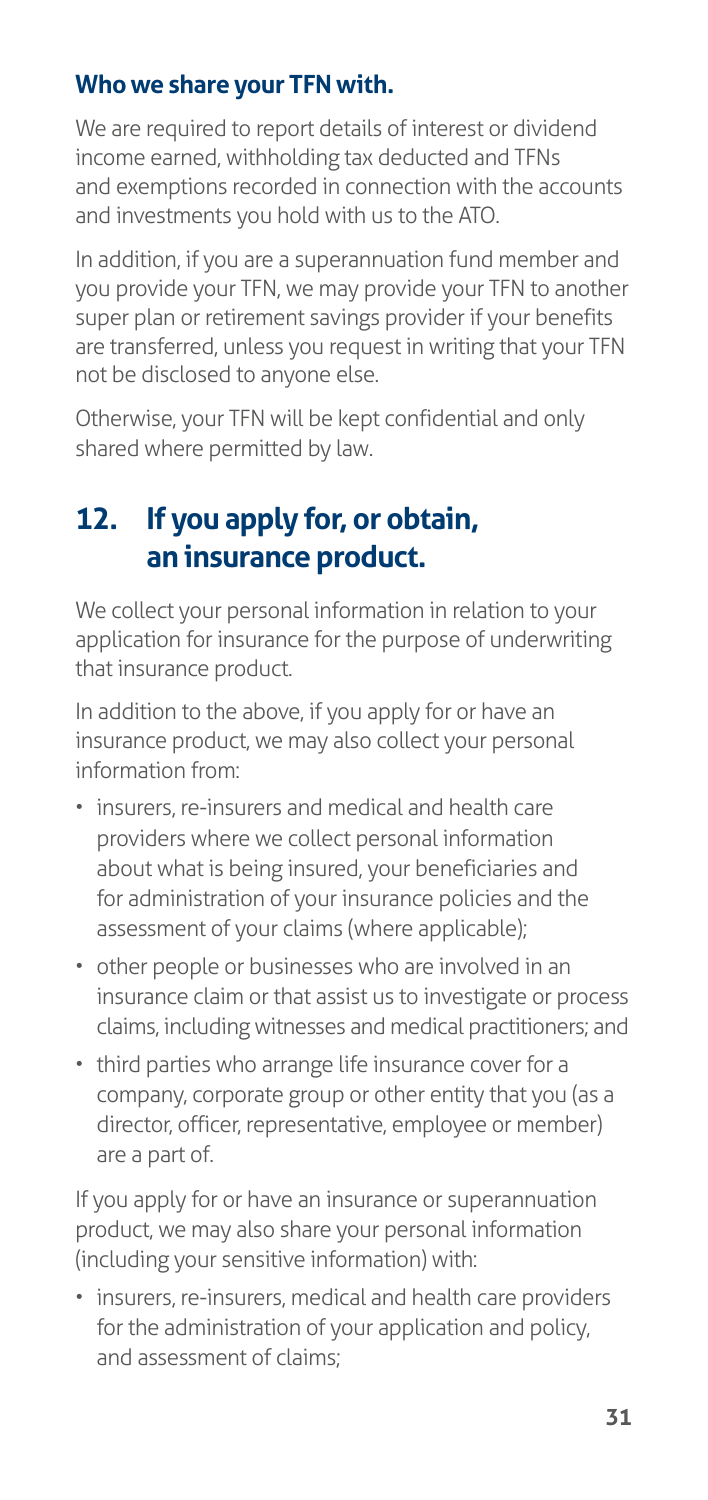- <span id="page-31-0"></span>• third party claims management providers, insurance and fraud investigators, cost containment providers and other service providers; and
- your superannuation trustee (and the trustee may disclose information it holds about you to your employer).

# <span id="page-31-1"></span>**13. If you give us personal information about someone else.**

Before you provide another person's personal information to us (for example, a proposed guarantor or your nominated beneficiary under an insurance policy), you must make them aware:

- that you will be doing this;
- the contents of this Privacy Statement and any other relevant privacy notices; and
- that we will collect, use and share their personal information in accordance with this Privacy Statement and any other privacy notices we give you.

#### **Where you provide us with another person's sensitive information you must first obtain their consent** to

sharing it with us and their consent to us collecting, using and disclosing their sensitive information in accordance with this Privacy Statement and any other relevant privacy notices.

# **14. If you are a representative of a customer.**

Where you are a representative, director, corporate officer or signatory, beneficiary or shareholder of one of our customers, or otherwise give instructions on behalf of a customer, we may collect your personal information to process an application by customer for a product or service, manage its account or comply with our legislative and regulatory requirements (both in Australia and overseas).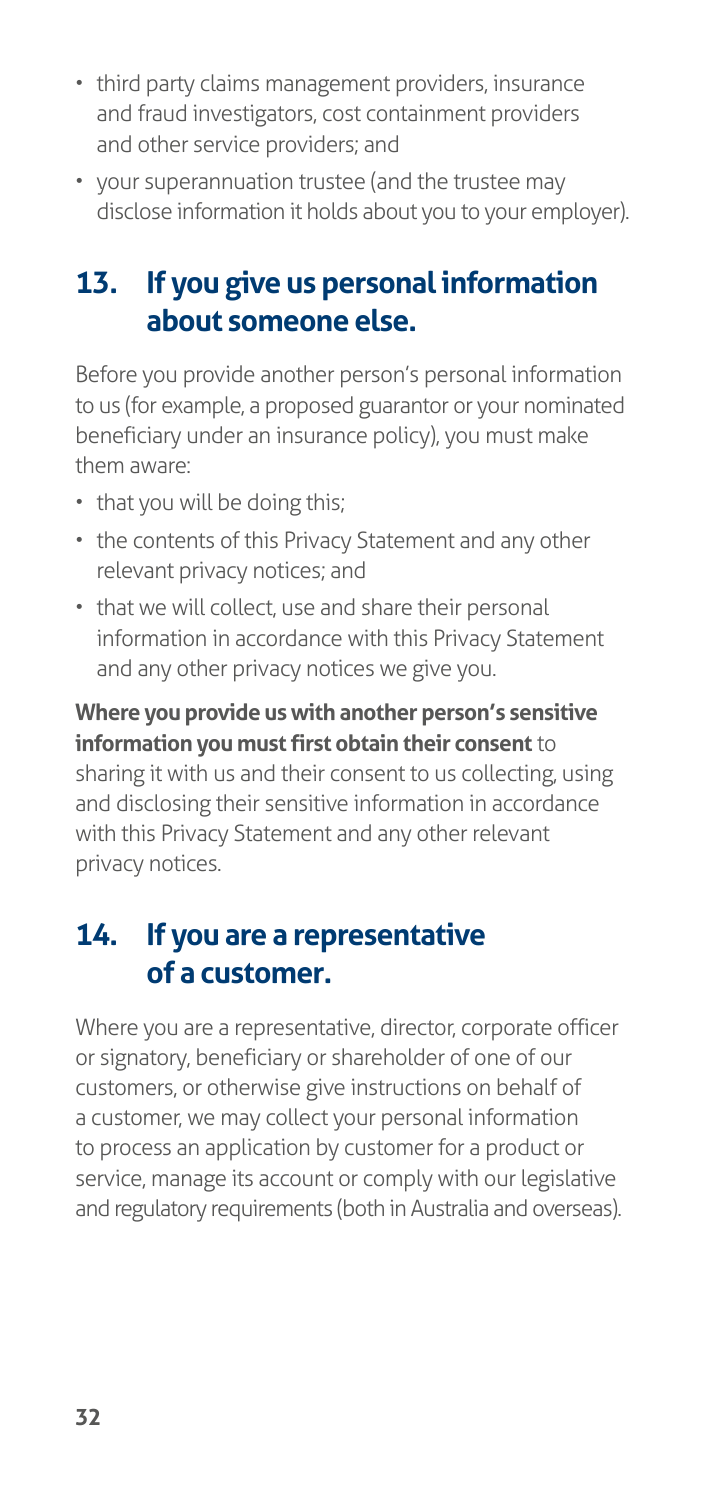# <span id="page-32-0"></span>**Further information about our handling of your personal information.**

# **15. What personal information do we collect and hold?**

The personal information (including sensitive information and credit-related information) that we collect and hold about you will depend on the products and services we offer you and the nature of your interactions with the Westpac Group.

In the table below we list some examples of the personal information we collect and hold about you for most of our products and services:

| <b>Type of</b><br>personal<br><i>information</i>                             | <b>Examples of what this may include</b>                                                                                                                                                                                                                                                                                                                                                                                                                    |
|------------------------------------------------------------------------------|-------------------------------------------------------------------------------------------------------------------------------------------------------------------------------------------------------------------------------------------------------------------------------------------------------------------------------------------------------------------------------------------------------------------------------------------------------------|
| <b>Personal</b><br>and contact<br>details                                    | Your name, date of birth, gender,<br>signature, mailing and residential<br>address details, telephone numbers,<br>email addresses, and personal details<br>relevant to any application for credit<br>such as marital status, number and<br>ages of dependents, citizenship<br>and/or residency details, foreign tax<br>residency status, employment details<br>and status, salary details, work history<br>and bank account and credit card<br>information. |
| Government<br>issued<br>identification<br>(copies) and<br><b>identifiers</b> | Your Medicare number, passport<br>details, driver's licence number,<br>and copies of government<br>identification documents.                                                                                                                                                                                                                                                                                                                                |

#### **For most products and services.**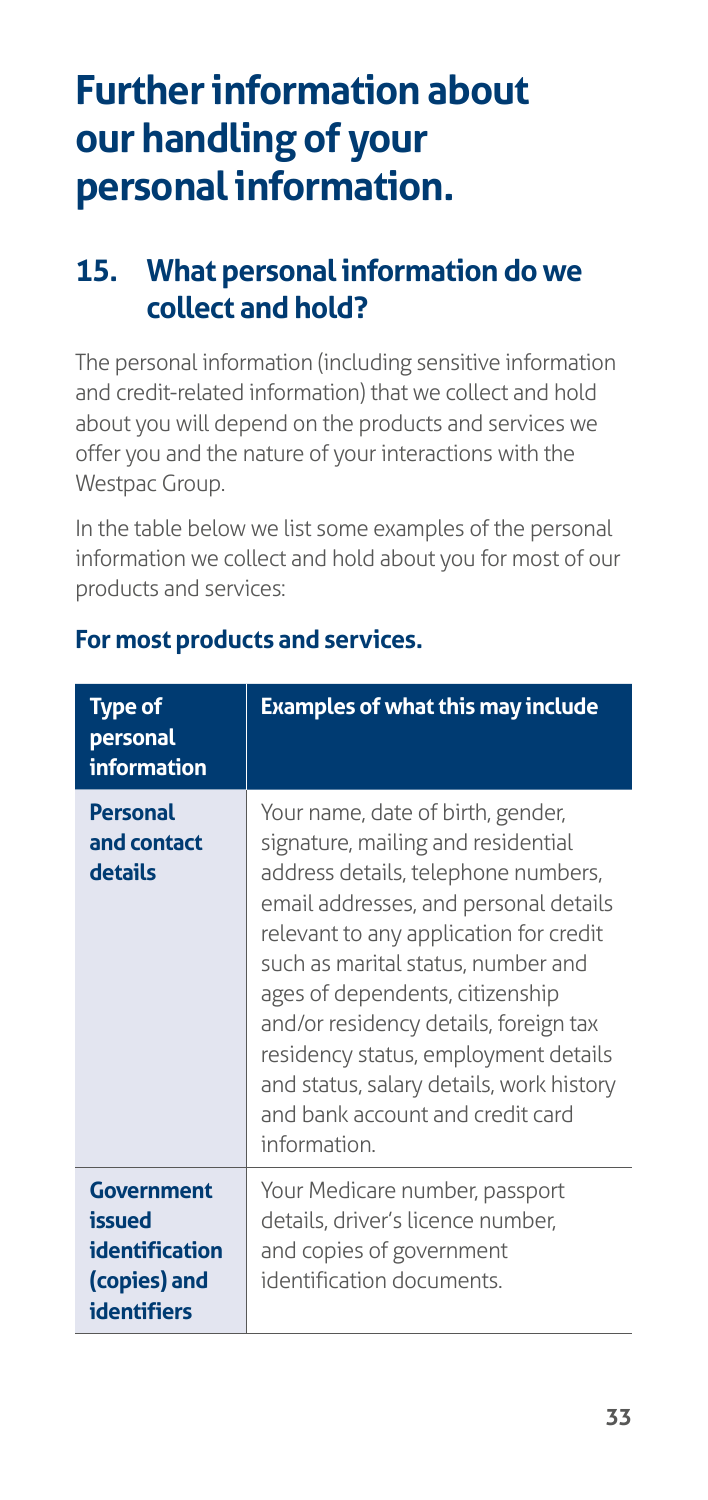| <b>Type of</b><br>personal<br><b>information</b>               | <b>Examples of what this may include</b>                                                                                                                                                                                                                                                                                                                                                                                                                                                                                                             |
|----------------------------------------------------------------|------------------------------------------------------------------------------------------------------------------------------------------------------------------------------------------------------------------------------------------------------------------------------------------------------------------------------------------------------------------------------------------------------------------------------------------------------------------------------------------------------------------------------------------------------|
| Photographs,<br>video or audio<br>recordings                   | Call recordings when you contact our<br>call centres or branches, and security<br>camera recordings when you visit our<br>branches or offices or use our ATMs.                                                                                                                                                                                                                                                                                                                                                                                       |
| <b>Sensitive</b><br>information                                | Information relating to your<br>citizenship, residency status and<br>biometric data (to verify your<br>identity and authorise transactions,<br>for example if you enrol in our<br>'Smart Verify' or 'Verify-Ewe'<br>service). In addition, we may collect<br>sensitive information about your<br>health, medical history, racial<br>or ethnic origin in the limited<br>circumstances described above<br>under 'Why we collect your personal<br>information' (for example, to offer<br>you specialist Indigenous and remote<br>banking capabilities). |
| <b>Transactional</b><br>information                            | Records of transactions you make<br>using our products and services.                                                                                                                                                                                                                                                                                                                                                                                                                                                                                 |
| <b>Interaction</b><br>and<br>behavioural<br><b>information</b> | • Your interactions with us, including<br>your queries or complaints.<br>Pages viewed and browsing<br>behaviour on our websites.<br>How you navigate through<br>our websites and interact<br>with our webpages, including<br>fields completed in forms<br>and applications.                                                                                                                                                                                                                                                                          |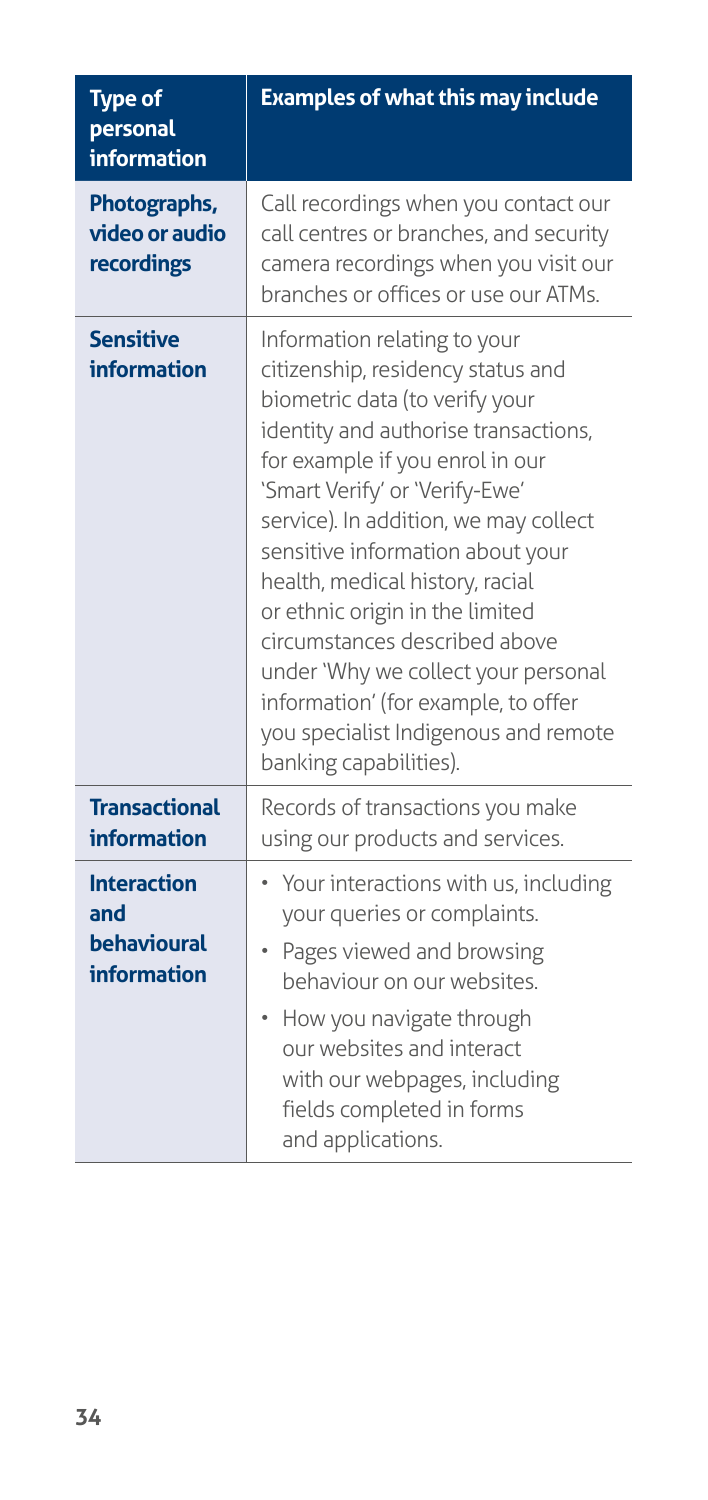| <b>Type of</b><br>personal<br>information        | <b>Examples of what this may include</b>                                                                                                                                                                                                                                                                                                                                                                                                                                                                                                                                                     |
|--------------------------------------------------|----------------------------------------------------------------------------------------------------------------------------------------------------------------------------------------------------------------------------------------------------------------------------------------------------------------------------------------------------------------------------------------------------------------------------------------------------------------------------------------------------------------------------------------------------------------------------------------------|
| <b>Digital</b><br>(or electronic<br>information) | The date and time of your visits to our<br>webpages, geographical information,<br>information about the device used<br>to visit our website (including your<br>tablet or mobile device) such as<br>device IDs and IP addresses, the<br>date and time of accessing online<br>banking and other digital services,<br>and geolocation where you provide<br>permission in your device settings.<br>We may also collect information from<br>third party websites, applications or<br>platforms containing our interactive<br>content or that interface with our own<br>websites and applications. |
| <b>Publicly</b><br>available<br>information      | Searches of ASIC's banned and<br>disqualified persons register, ASIC's<br>insolvency register, bankruptcy<br>register and State or Territory<br>Land Registry Services or real<br>property registers.<br>We may collect information about<br>you from Westpac pages on social<br>media platforms if you publicly<br>comment but we will never ask you to<br>supply personal information publicly<br>over any social media platform that<br>we use on which we have a presence<br>and use, such as Facebook or Twitter.                                                                       |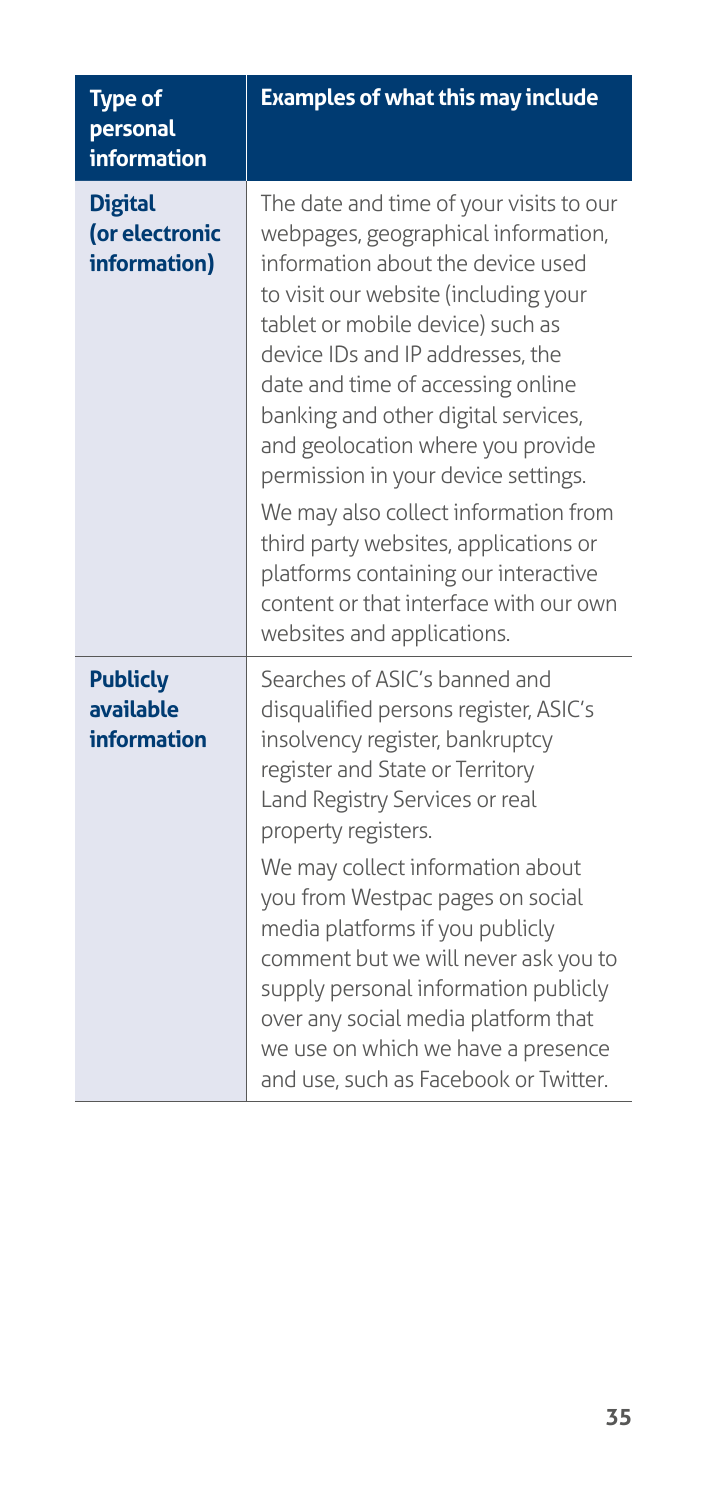#### **For credit products.**

If you have applied for a **credit product**, obtain a credit product from us, are offering to act as a guarantor or act as a guarantor for a credit product, we may **also** collect and hold the following personal information about you:

| <b>Type of</b><br>personal<br>information   | <b>Examples of what this may include</b>                                                                                                                                                                                                                                     |
|---------------------------------------------|------------------------------------------------------------------------------------------------------------------------------------------------------------------------------------------------------------------------------------------------------------------------------|
| <b>Credit</b><br>information                | See a definition of 'Credit<br>information' under 'Credit reporting<br>and credit-related information'<br>section 10.                                                                                                                                                        |
| <b>Credit</b><br>eligibility<br>information | See a definition of 'Credit eligibility<br>information' under 'Credit reporting<br>and credit-related information'<br>section 10.                                                                                                                                            |
| Loan<br>application<br>information          | Information about your assets, debts,<br>income and expenditure.                                                                                                                                                                                                             |
| Guarantor<br>information                    | If you are a proposed guarantor<br>for any of our products, we will<br>collect your personal information<br>from the prospective borrower(s).<br>With your consent, we will<br>also collect your credit-related<br>information in accordance with this<br>Privacy Statement. |
| <b>Sensitive</b><br>information             | We may collect additional sensitive<br>information about your health,<br>medical history, racial or ethnic origin<br>in limited circumstances described<br>above under 'Why we collect your<br>personal information'.                                                        |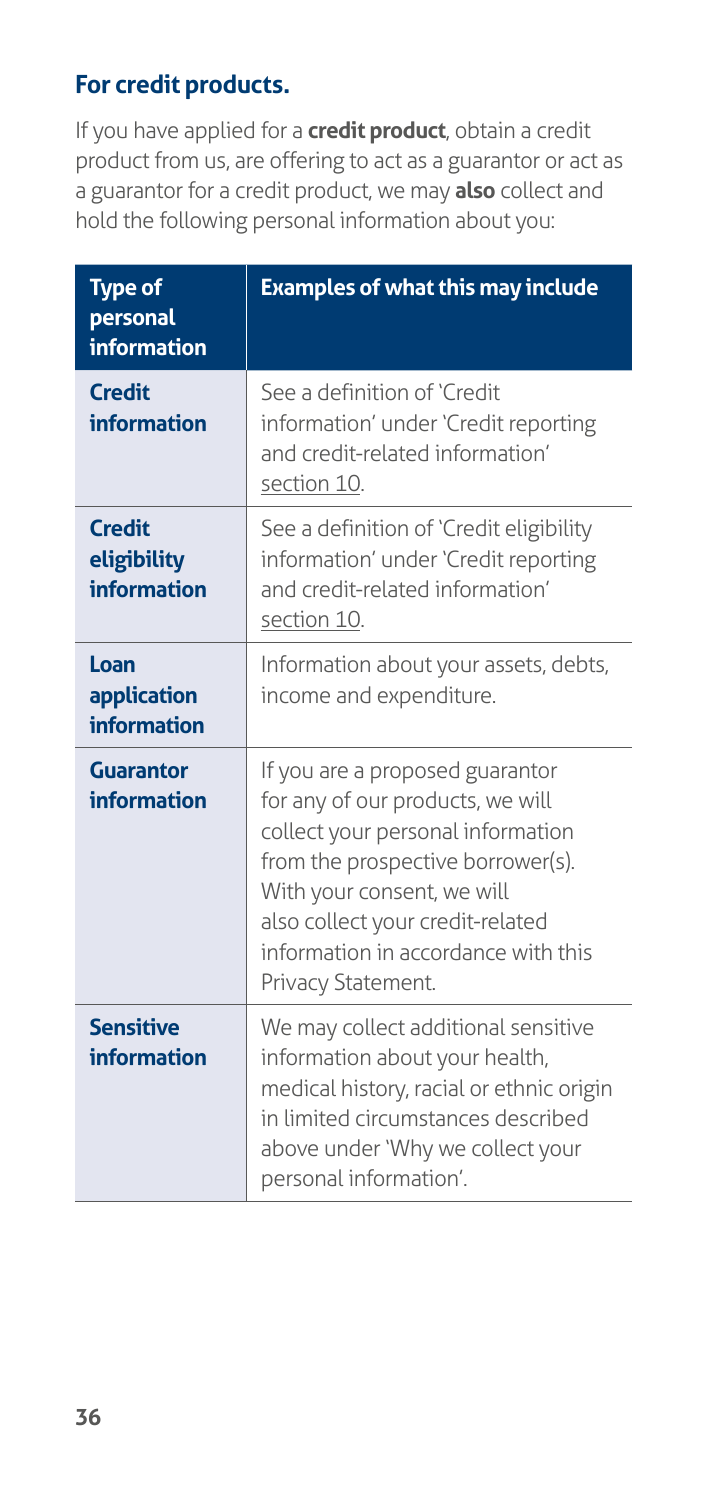# <span id="page-36-0"></span>**16. How and when do we collect your information?**

We collect most of your personal information directly from you, whether in person, on the phone or electronically via our websites, our online platform(s) and email.

For example, we collect your personal information from you when you interact with any Westpac Group Australian business to:

- register your interest in, enquire about or apply for any of our products and/or services or programs;
- provide us with feedback or make a complaint;
- use online banking services or use our mobile or tablet applications;
- visit our websites; or
- talk to us (including by us recording certain of your telephone calls with us), email us, do business with us or otherwise interact with us.

We may also collect your personal information if we infer or generate information about you based on your transactions, preferences, and behaviours (including through the use of data analytics).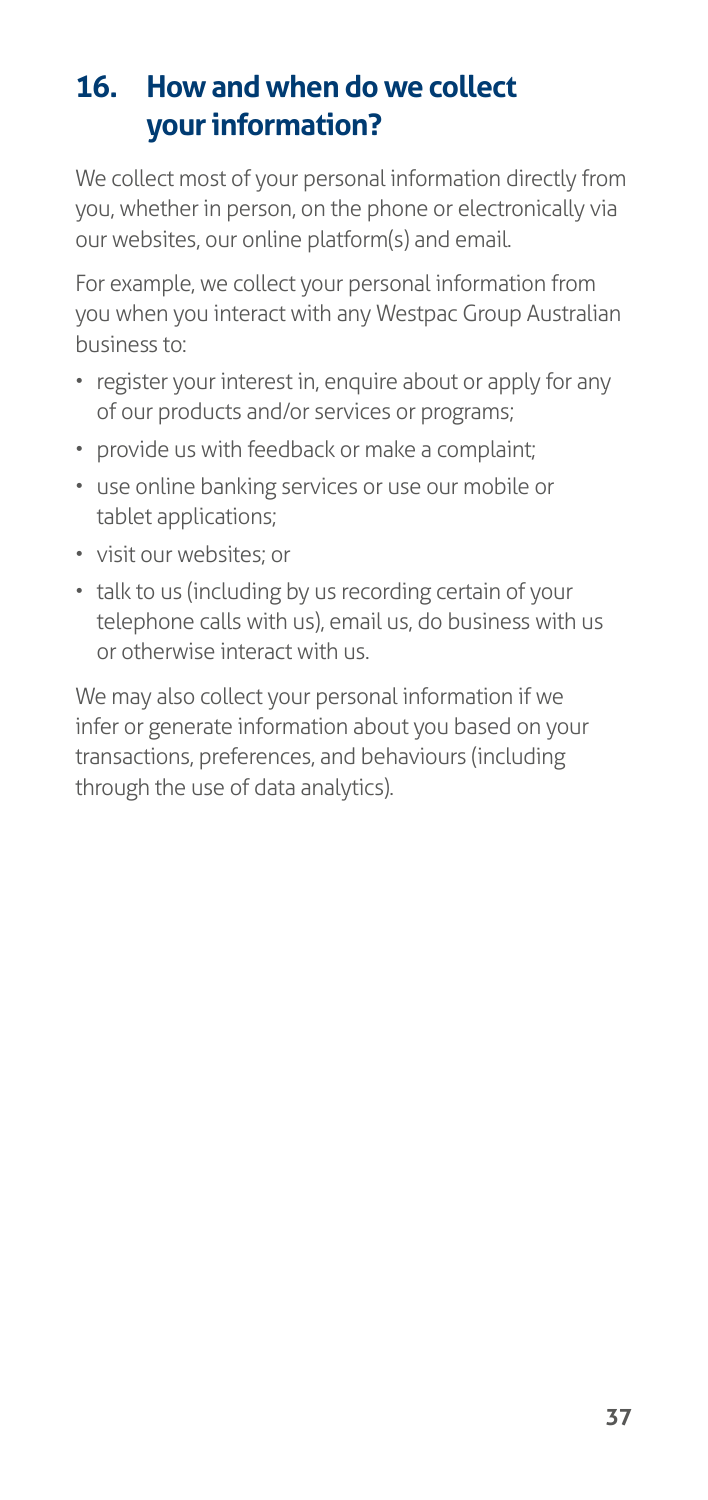# <span id="page-37-0"></span>**17. Additional reasons why we hold, use and disclose your personal information.**

In addition to the specific reasons we provide for collecting your personal information in [section 4](#page-10-1) above 'Why we collect your personal information', we also hold, use and disclose your personal information for additional purposes set out below.

| <b>Purpose</b>                                                                                                 | <b>Examples of why we use your</b><br>personal information                                                                                                                                                                                                                                                                                                                                                                               |
|----------------------------------------------------------------------------------------------------------------|------------------------------------------------------------------------------------------------------------------------------------------------------------------------------------------------------------------------------------------------------------------------------------------------------------------------------------------------------------------------------------------------------------------------------------------|
| <b>Improve our</b><br>products<br>and services,<br>enhance<br>customer<br>relationships<br>and manage<br>risks | to prepare your personal information<br>for data analytics processes, conduct<br>data analytics and generate insights<br>from that data analysis for the<br>benefit of Westpac, to improve<br>the delivery and development<br>of our products, services and<br>programs, enhance our customer<br>relationships and effectively manage<br>risk and adherence to our policies<br>and procedures.                                           |
| <b>Assist third</b><br>parties with<br>their products<br>and services                                          | to prepare your personal information<br>for data analytics processes, conduct<br>data analytics and generate insights<br>from that data analysis for the<br>benefit of third parties (noting that<br>the outputs of these activities will<br>not be disclosed to third parties<br>unless they have been subject to<br>a de-identification process or the<br>disclosure is otherwise agreed with<br>you or permitted by applicable laws). |
| Mergers,<br>acquisitions<br>and other<br>sales/funding<br>arrangements                                         | to facilitate actual or prospective<br>divestments, acquisitions,<br>investments, debt/loan sales or other<br>changes (and potential changes) to<br>entities that make up the Westpac<br>Group or Westpac Group products<br>and services                                                                                                                                                                                                 |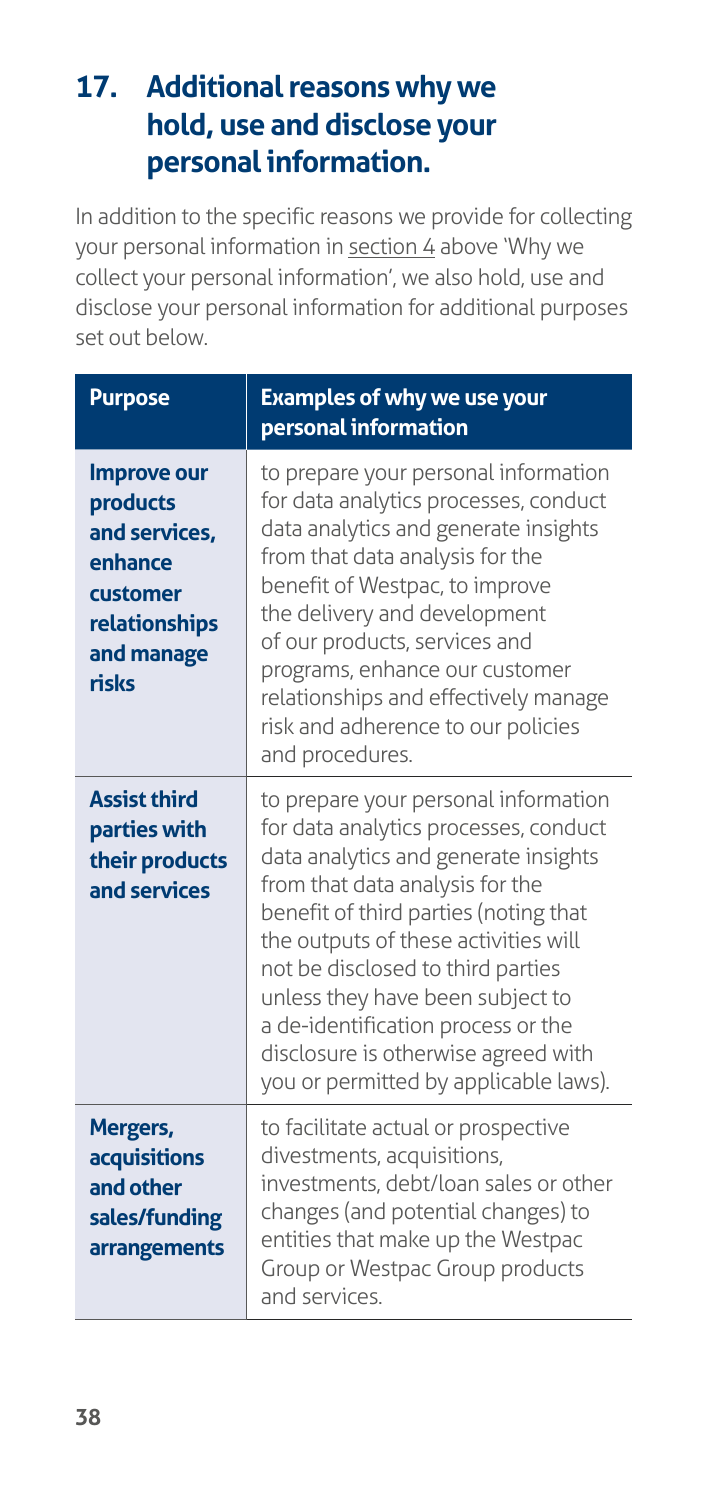# <span id="page-38-0"></span>**18. Use of Cookies.**

Cookies are small pieces of information stored on your device hard drive or in memory. We use cookies to collect personal information directly from you when you interact with us through our public and secured websites, mobile or tablet applications. We collect limited personal information about you via cookies for the following purposes:

| <b>Purpose</b>                                                   | <b>Description</b>                                                                                                                                                                                                                                                                                                                                                                                                              |
|------------------------------------------------------------------|---------------------------------------------------------------------------------------------------------------------------------------------------------------------------------------------------------------------------------------------------------------------------------------------------------------------------------------------------------------------------------------------------------------------------------|
| <b>Security</b>                                                  | Cookies can help secure a user's<br>experience by simplifying login,<br>maintaining session integrity or<br>validating content entered into form<br>fields. We do this to:<br>effectively manage our business<br>risks; and<br>verify online banking customers<br>and carry out other essential<br>security checks to offer you<br>a secure and reliable online<br>banking service.                                             |
| <b>Personalise</b><br>and improve<br>your customer<br>experience | Cookies can be used to remember<br>user preferences or understand<br>traffic or webpages. We do this to:<br>help us to remember you the next<br>time you visit our websites;<br>help us identify products and<br>۰<br>services that may be of interest<br>and value to you;<br>· tailor digital content to your likely<br>interests; and<br>• improve the pages or sites<br>visited by making them faster<br>or more efficient. |
| Measurement<br>and analysis                                      | Cookies can be used to collect data<br>(including location) about users<br>who interact with our public and<br>secured websites, mobile or tablet<br>applications. This data is stored<br>and analysed by us. We do this<br>to measure effectiveness of our<br>marketing, including via third parties,<br>to improve our services to you.                                                                                       |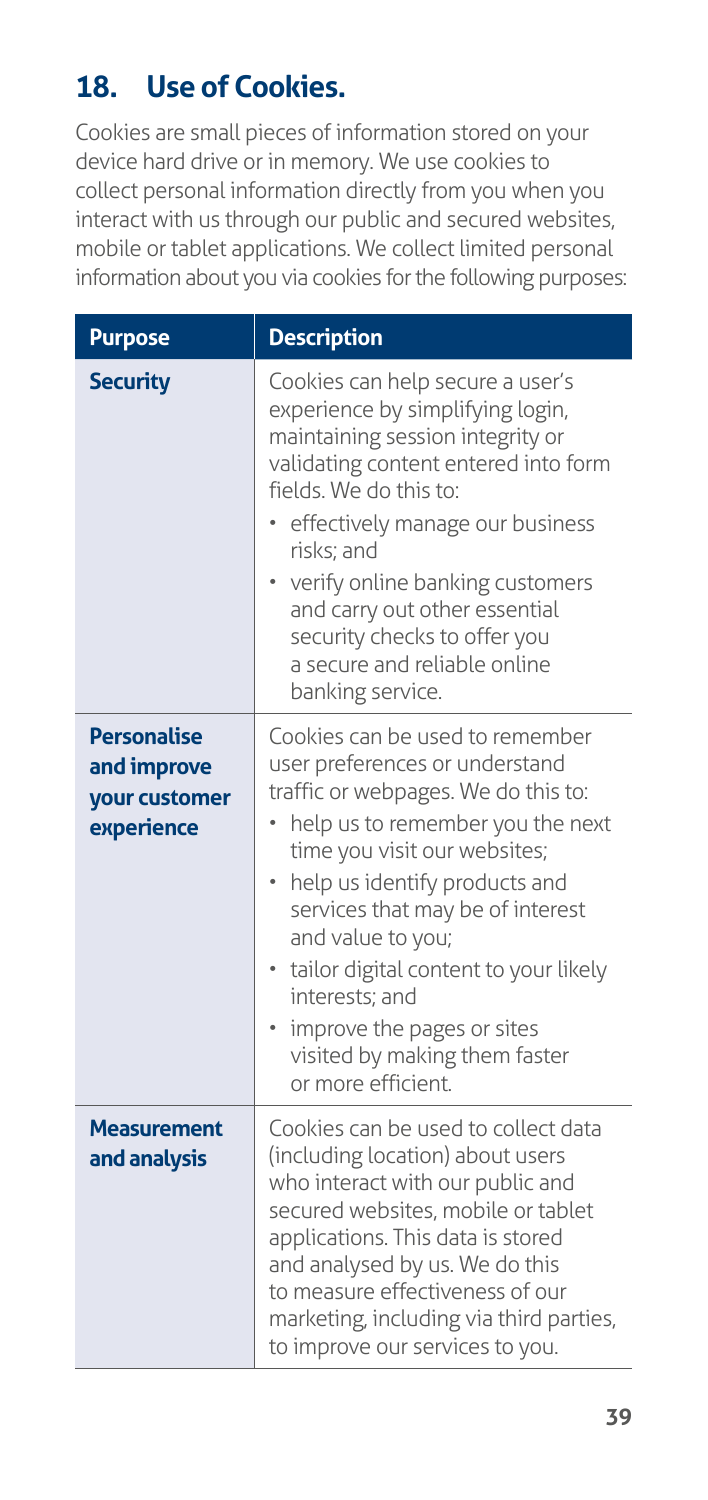<span id="page-39-0"></span>

| <b>Purpose</b>                        | <b>Description</b>                                                                                                                                                               |
|---------------------------------------|----------------------------------------------------------------------------------------------------------------------------------------------------------------------------------|
| <b>Marketing and</b><br>communication | Cookies can be used to launch<br>segment targeted marketing<br>campaigns, promote new services<br>or websites and send segment or<br>targeted messages to you. We do<br>this to: |
|                                       | • determine which products or<br>services may be of interest and<br>value to you and to tell you<br>about them:                                                                  |
|                                       | • advise you of new services or<br>website or app features; and                                                                                                                  |
|                                       | • send relevant messages to you.                                                                                                                                                 |

### **19. How we protect your personal information.**

We take a range of physical, electronic and other security measures, to protect the security, confidentiality and integrity of your personal information (including your sensitive and credit-related information). For example:

- access to our information systems is controlled through identity and access management controls;
- employees and our authorised representatives (including RAMS franchisees) are bound by internal information security policies and are required to keep personal information secure;
- all employees and our authorised representatives (including RAMS franchisees) are required to complete training about privacy and information security;
- we monitor and review our compliance with internal policies; and
- we regularly assess our security measures against industry best practices.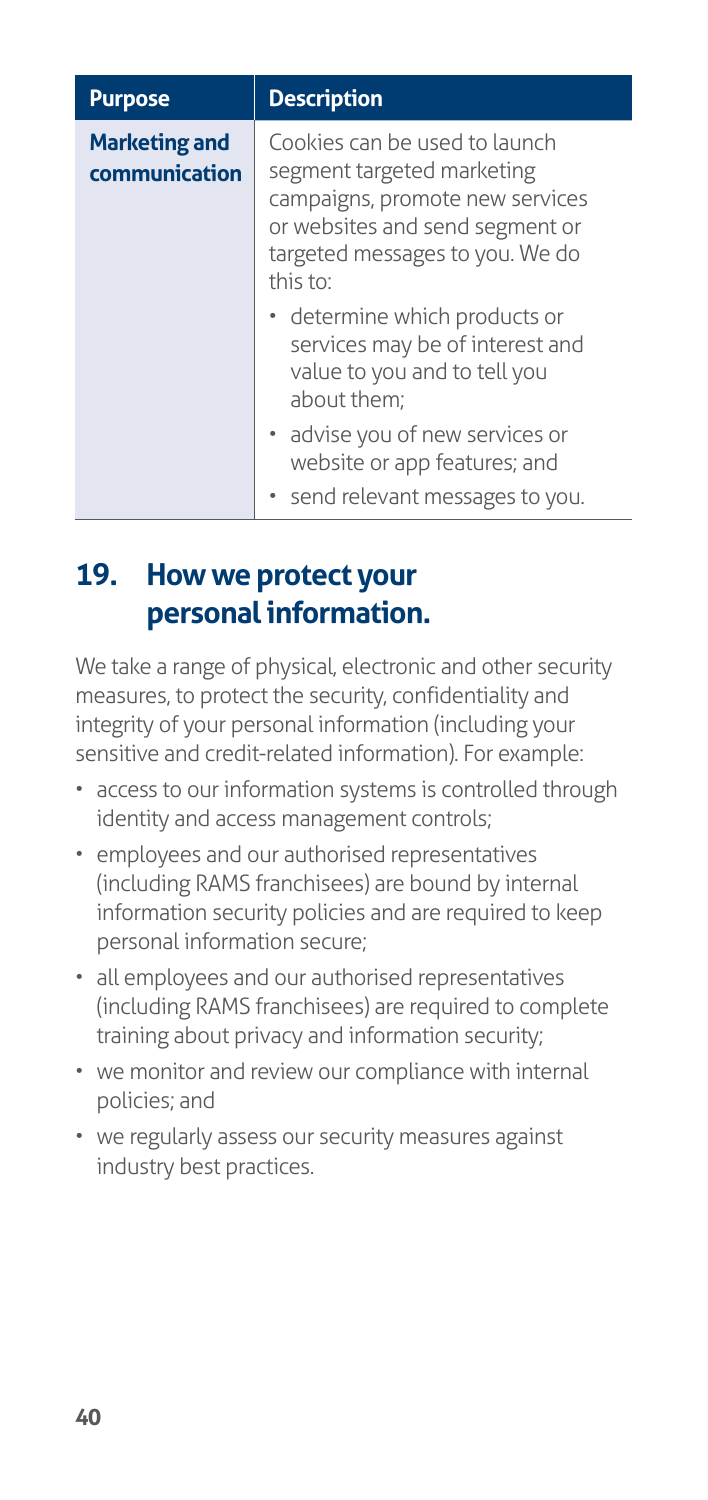# <span id="page-40-1"></span><span id="page-40-0"></span>**20. Sharing your personal information overseas.**

#### **For most products and services.**

We will share your personal information (including your sensitive information) outside Australia to some of the types of recipients and for the purposes noted above, including:

- organisations operating overseas with whom we partner to provide goods and services to you and our contracted service providers operating overseas, which are likely to be located in New Zealand, United States, Canada, India, the Philippines, UK, Malaysia and Brazil;
- Westpac Group companies located in Germany, Hong Kong, Singapore, New Zealand, UK, United States, and Papua New Guinea to help us deliver or support the provision of our products and services to you; and
- for international transactions, such as currency exchanges, we will disclose your information to the corresponding international party and their financial services organisations in order to process the transaction. The countries where we disclose your information will depend on the details of the transaction you ask us to carry out.

#### **For credit products.**

Our processes for approving and managing credit products involve some tasks being carried out for us by third party service providers, both in and outside Australia, including in India and the Philippines. In carrying out these tasks, service providers may have access to credit-related information.

# <span id="page-40-2"></span>**21. Accessing and correcting your personal information.**

You can request access to the personal information (including your sensitive information and credit-related information) that we hold about you. You can also ask for corrections to be made to it. To do so, please contact us using the contact details provided below.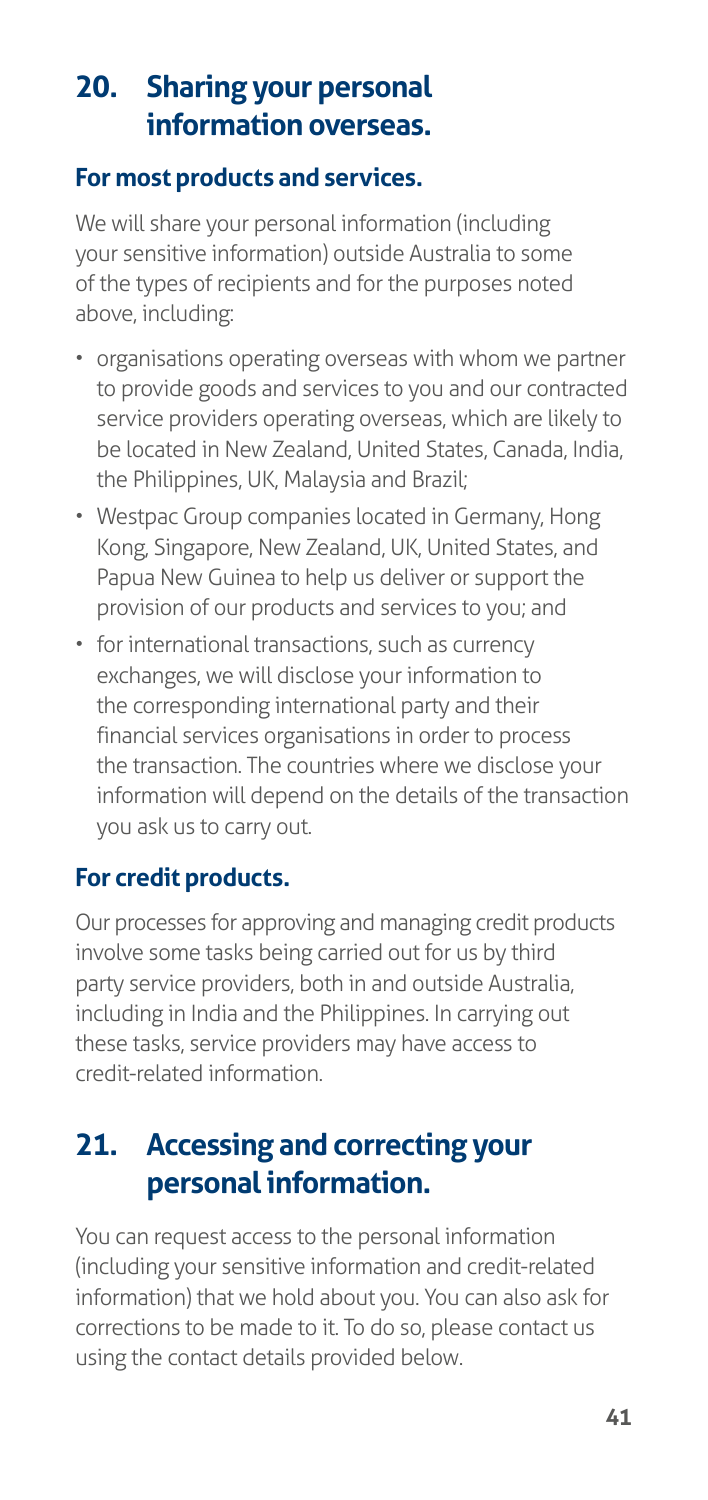<span id="page-41-0"></span>If your request relates to your credit-related information, you may also want to contact the relevant credit reporting bodies that have credit-related information about you on file and make similar corrections to your information.

If you want to access or correct your consumer data pursuant to the Consumer Data Right, please refer to our [Consumer Data Right policy.](https://www.westpac.com.au/content/dam/public/wbc/documents/pdf/aw/WBC_CDR_Policy.pdf)

We will seek to verify your identity before we allow access, or make changes, to your personal information or credit-related information.

There is no fee for requesting corrections to your personal information or for us to make those corrections. In some circumstances, we may charge you a reasonable amount for providing you access to your personal information to cover the costs of locating the information, copying it and supplying it to you.

We are not required to provide you with access to your personal information in certain limited circumstances, for example where a Court or Tribunal order requires us to deny access. There are also certain circumstances in which we are not required to correct your personal information – for example, where we are not satisfied that the information we have on record for you is inaccurate, out-of-date, incomplete, irrelevant or misleading.

However, if we refuse to give you access to or to correct your personal information, we will give you a notice explaining our reasons (except to the extent it would be unreasonable or unlawful for us to do so) and provide you with information on how you can complain about our refusal.

# <span id="page-41-1"></span>**22. Resolving your privacy complaints and concerns.**

If you have a question or complaint about how your personal information (including sensitive information and credit-related information) is being handled by us, our affiliates or service providers, please contact us first by using the contact details provided below.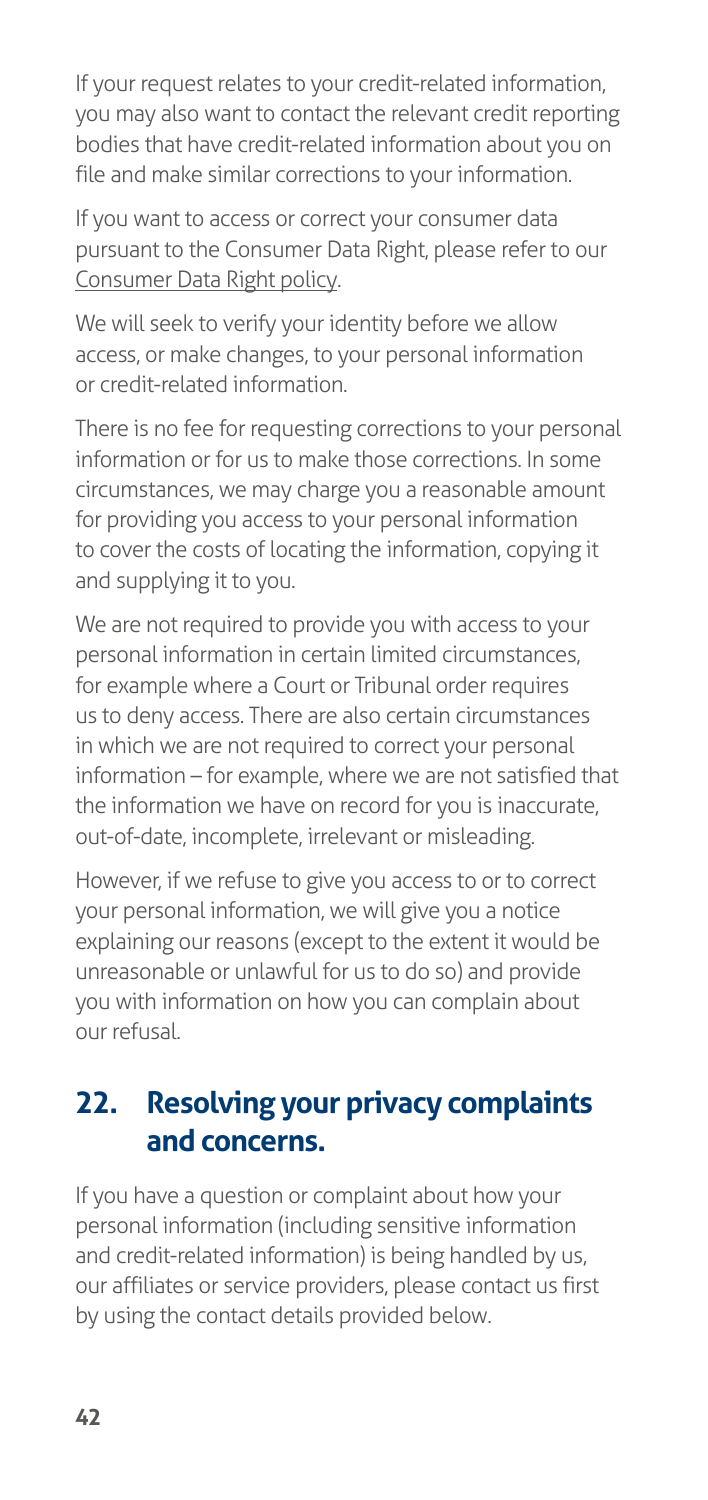#### <span id="page-42-0"></span>**Delivering on our service promise.**

We are constantly striving to provide the best possible service, and we will do our best to efficiently and fairly resolve any concern you have.

#### **Our commitment to you.**

If you are ever unhappy about something we have done – or perhaps not done – please give us the opportunity to put things right.

Our aim is to resolve your complaint within five (5) business days, and where possible we will resolve your complaint on the spot. If we need additional time to get back to you, we will let you know. Should we be unable to resolve your concern at your first point of contact, we will then refer the complaint to our dedicated Customer Managers in our Customer Solutions team.

Our Customer Solutions Customer Managers are here to find a solution for you and will ensure that you're regularly updated about the progress we are making to resolve your complaint.

# **23. If you are still unhappy.**

If you are not satisfied with our response to, or handling of, your complaint, you can contact the external dispute resolution scheme, the Australian Financial Complaints Authority (AFCA).

AFCA provides a free and independent service to resolve complaints by consumers and small businesses about financial firms (e.g., banks), where that complaint falls within AFCA's terms of reference. The contact details for AFCA are set out below.

Australian Financial Complaints Authority GPO Box 3, Melbourne VIC 3001

| <b>Phone:</b>  | 1800 931 678 (free call) |
|----------------|--------------------------|
| Email:         | info@afca.org.au         |
| <b>Online:</b> | www.afca.org.au          |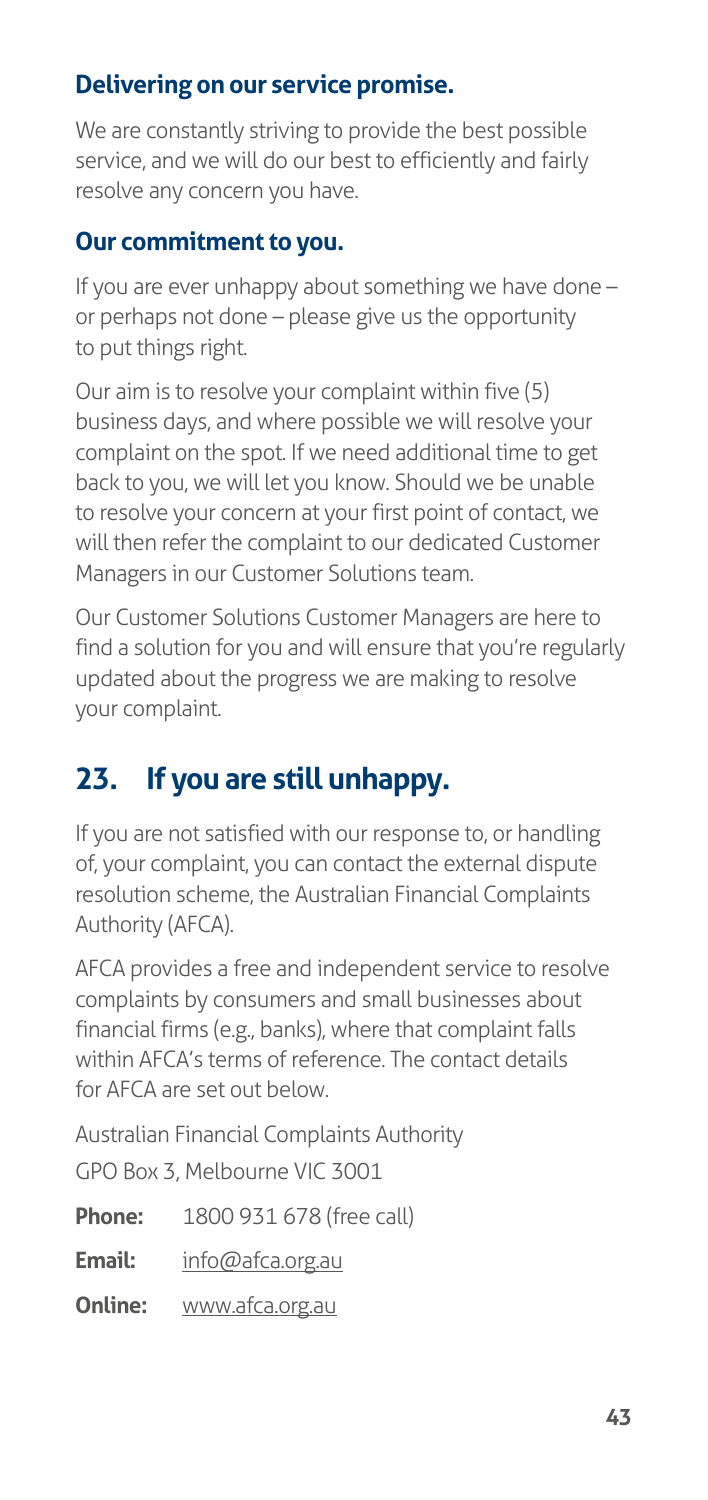<span id="page-43-0"></span>Under the Privacy Act you may complain to the Office of the Australian Information Commissioner (OAIC) if you have raised a complaint with us and you're not happy with our response or have concerns about the way we handle your personal information. The contact details for the OAIC are set out below.

Office of the Australian Information Commissioner

GPO Box 5218, Sydney NSW 2001

| <b>Phone:</b> | 1300 363 992          |
|---------------|-----------------------|
| Online:       | www.oaic.gov.au       |
| Email:        | enquiries@oaic.gov.au |

# **24. Contact us.**

**BankSA** customers can contact us by:

- calling 13 13 76 call centres are open 7:30am - 7:30pm (ACST), Monday–Saturday from anywhere in Australia;
- visiting any of our branches in person;
- online at [banksa.com.au](http://banksa.com.au) using our [secure feedback form](https://eforms.banksa.com.au/olfmu/eforms/ConsumerFeedback/#/welcome) to provide feedback, share your suggestions, provide a complaint or compliment; or
- writing to us at Reply Paid 5265, Sydney NSW 2001.

**Westpac** customers can contact us:

- over the phone on 1300 130 467 or 132 032 our call centres are open 8am – 8pm (AEST), 7 days a week except Public Holidays from anywhere in Australia. If you are overseas, please call +61 2 9155 7700, 24 hours a day, 7 days a week;
- in person at any branch;
- online at [westpac.com.au](http://westpac.com.au)  using our [secure feedback form](https://banking.westpac.com.au/olfmu/eforms/ConsumerFeedback/#/welcome) to provide feedback, share your suggestions, provide a complaint or compliment;
- by email – [westpaccustomersolutions@westpac.com.au;](mailto:westpaccustomersolutions%40westpac.com.au?subject=) or
- by writing to us at Reply Paid 5265, Sydney NSW 2001.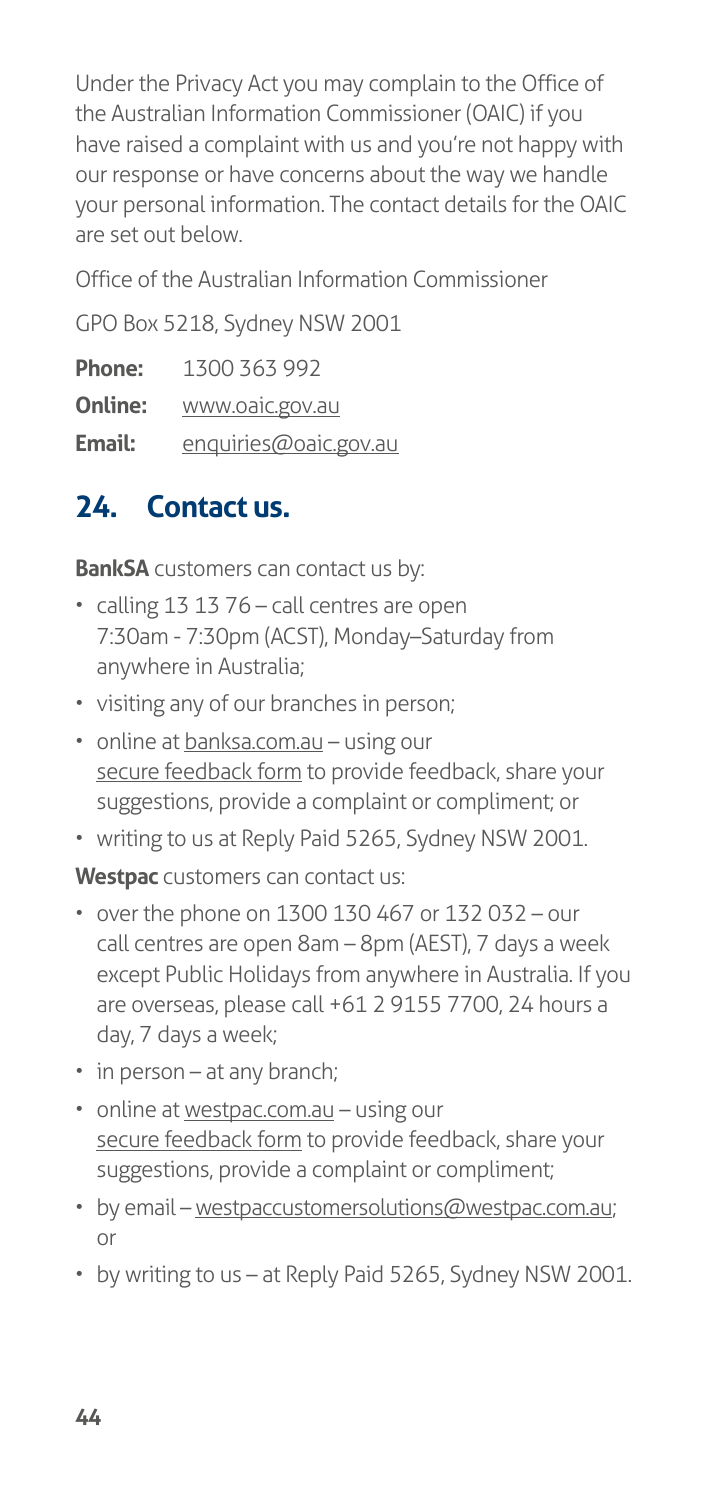**XYLO** customers can contact us by:

- calling 1300 XYLO FX (1300 995 639);
- emailing [CustomerCare@XYLO.com.au](https://www.xylo.com.au/contact_us.aspx);
- contacting us using our [Contact Us form](https://www.xylo.com.au/contact_us.aspx); or
- write to us at XYLO Foreign Exchange GPO Box 5198 Sydney NSW 2001.

**St.George** customers can contact us by:

- calling 13 33 30 call centres are open 8am - 8pm (AEST), Monday-Saturday from anywhere in Australia;
- in person at any branch;
- online at [stgeorge.com.au](http://stgeorge.com.au) using our [secure feedback form](https://eforms.stgeorge.com.au/olfmu/eforms/ConsumerFeedback/#/welcome) to provide feedback, share your suggestions, provide a complaint or compliment;
- email - [stgeorgecustomersolutions@stgeorge.com.au](mailto:stgeorgecustomersolutions%40stgeorge.com.au?subject=); or
- write to us at Reply Paid 5265, Sydney NSW 2001.

**Bank of Melbourne** customers can contact us by:

- calling 13 22 66 call centres are open 8am – 8pm (AEST), Monday – Saturday from anywhere in Australia;
- visiting any of our branches in person;
- online at [bankofmelbourne.com.au](http://bankofmelbourne.com.au) using our [secure feedback form](https://eforms.bankofmelbourne.com.au/olfmu/eforms/ConsumerFeedback/#/welcome) to provide feedback, share your suggestions, provide a complaint or compliment; or
- write to us at Reply Paid 5265, Sydney NSW 2001.

**BT** customers can contact us by:

- calling 132 135 lines are open 8:30am 5:30pm, Monday – Friday (AEST);
- online at [bt.com.au](http://bt.com.au) using our [secure feedback form](https://secure.bt.com.au/forms/complaints.asp) to provide feedback, share your suggestions, provide a complaint or compliment; or
- write to us at BT, GPO Box 2675, Sydney NSW 2001.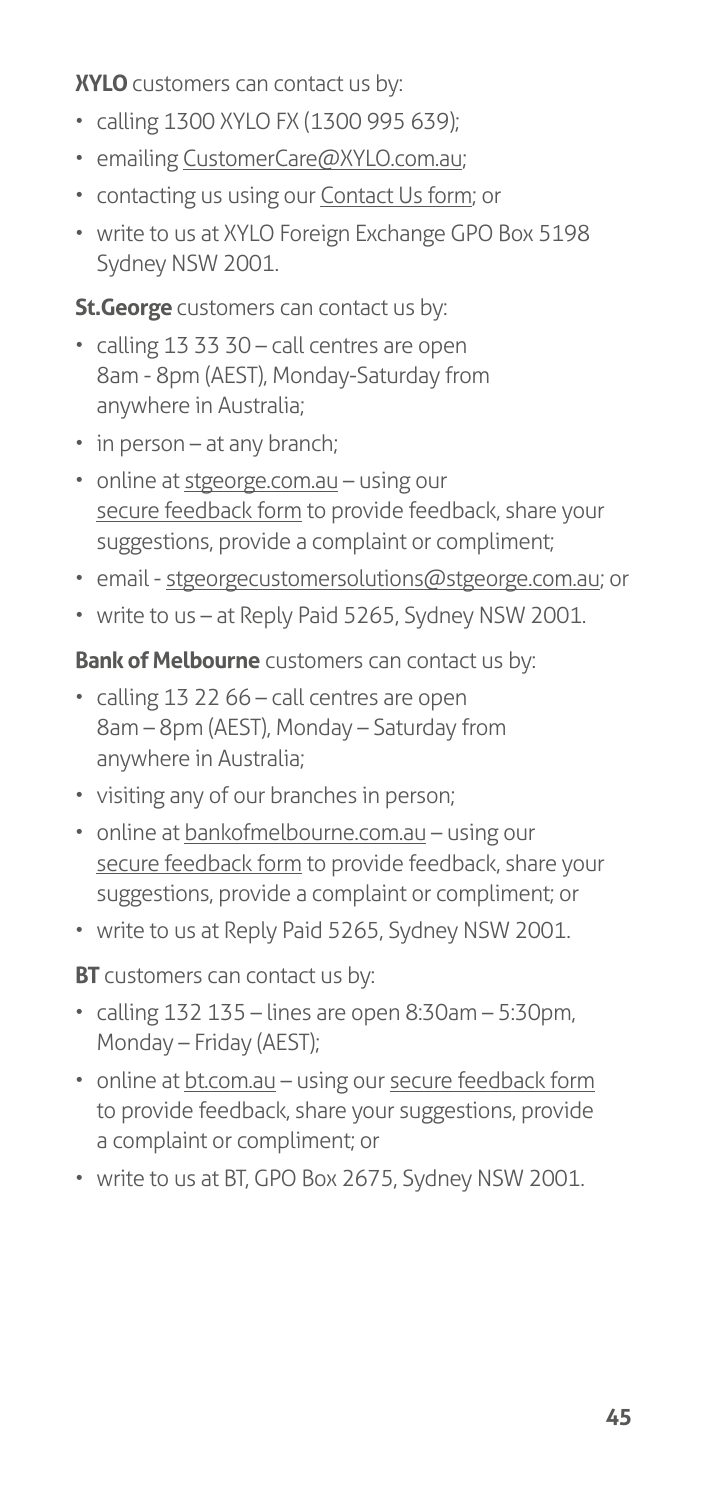<span id="page-45-0"></span>Asgard customers can contact us by:

- calling 1800 731 812. If you are overseas please call +61 2 9155 4010;
- using our [Contact Us form](https://secure.bt.com.au/contact-us/contact-asgard.asp); or
- write to us at Asgard PO Box 7490, Cloisters Square WA 6850.

**RAMS** customers can contact us by:

- calling 13 RAMS (13 7267) Monday Friday 8am – 8pm, Saturday – Sunday 9am – 5pm (AEST). If you're overseas please call +612 9647 6967;
- emailing [privacy\\_officer@ramsservices.com.au](mailto:privacy_officer%40ramsservices.com.au?subject=);
- in person by visiting any RAMS Home Loan Centre;
- online at rams.com.au using our [secure feedback form](https://www.rams.com.au/contact-us-feedback-and-complaints/) to provide feedback, share your suggestions, provide a complaint or compliment; or
- write to us at Locked Bag 5001, Concord West NSW 2138.

**Capital Finance** customers can contact us by:

- calling 1300 300 309 8:30 am 6:00 pm AEST weekdays, from anywhere in Australia;
- emailing [dispute\\_resolution@capital-finance.com.au](mailto:dispute_resolution%40capital-finance.com.au?subject=) to provide feedback, share your suggestions, provide a complaint or compliment; or
- write to us at Reply Paid 5265, Sydney NSW 2001.

#### **For all Westpac Group customers – Privacy Officer**

• Our Privacy Officer can be contacted in relation to privacy concerns by writing to Reply Paid 5265, Sydney NSW 2001. For further information go to our website and search 'Feedback and Complaints'.

# **25. Changes to this Privacy Statement.**

We may update this Privacy Statement from time to time. An up-to-date version of this Privacy Statement is available at any time at [banksa.com.au/privacy/privacy-statement](http://banksa.com.au/privacy/privacy-statement)

This Privacy Statement was published on 20 June 2022.